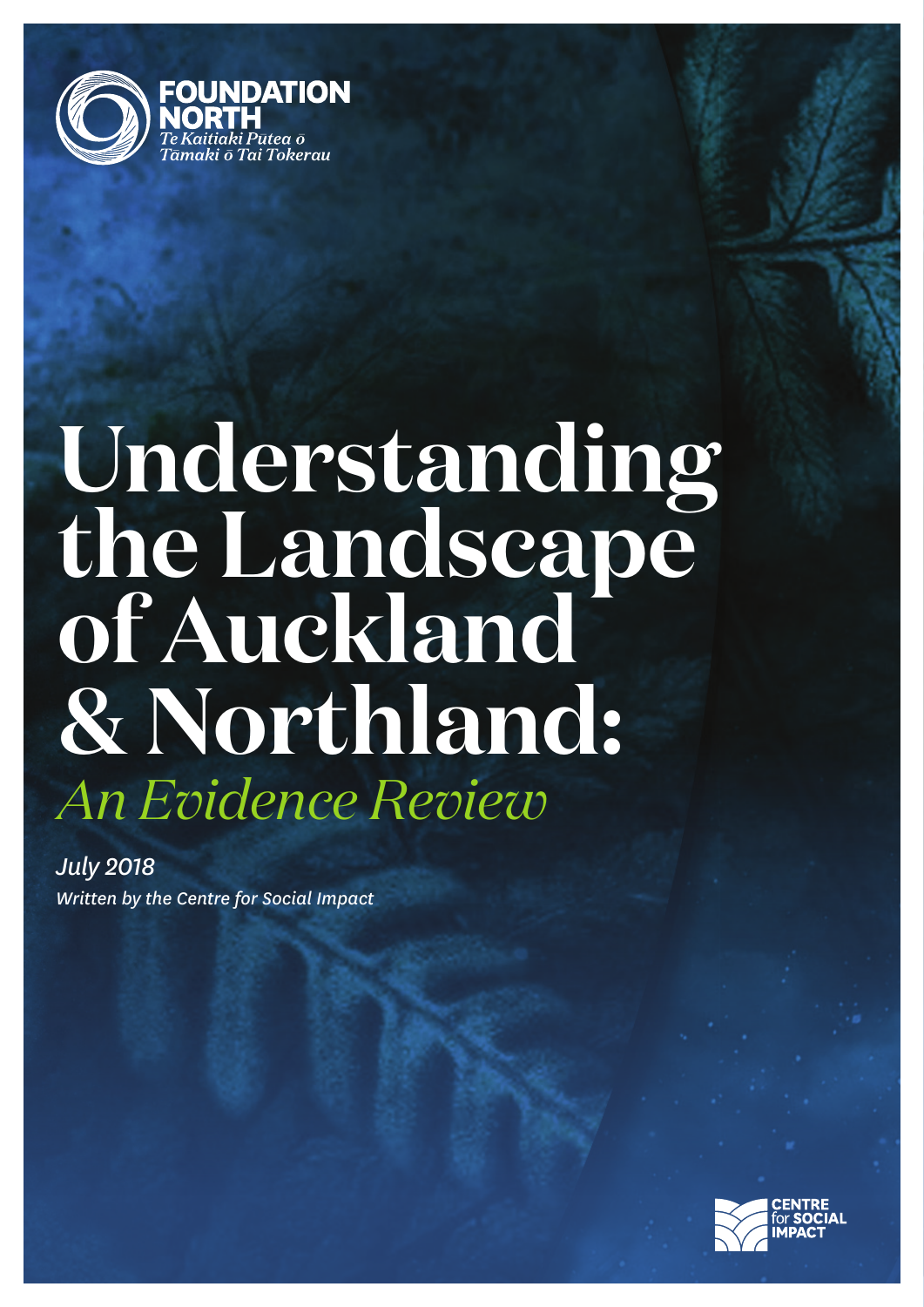## Executive summary

This report summarises the key findings of an evidence review completed by the Centre for Social Impact to inform the implementation of Foundation North's 2018 Strategic Plan. These key findings have been used to inform the development of funding priorities for the Foundation alongside the development of a broader range of positive outcomes that best contribute to the Foundation's overall vision.

# Snapshot of key findings

| <b>Population profile</b>                   | One-third of Māori living in New Zealand<br>reside in Auckland and Northland.<br>Auckland's communities are relatively<br>young, and very ethnically diverse.<br>Northland's population has an<br>older than average age profile with<br>potentially negative economic impacts.                                                   | <b>Population change</b>  | Auckland's population is growing<br>quickly. Asian and Pacific populations<br>are increasing the fastest across the<br>region. The age profile of Māori and<br>Pacific populations is getting younger,<br>whilst that of NZ Europeans is getting<br>older. The population is rapidly ageing,<br>particularly in Northland.                 |
|---------------------------------------------|-----------------------------------------------------------------------------------------------------------------------------------------------------------------------------------------------------------------------------------------------------------------------------------------------------------------------------------|---------------------------|--------------------------------------------------------------------------------------------------------------------------------------------------------------------------------------------------------------------------------------------------------------------------------------------------------------------------------------------|
| <b>Income inequality</b><br>and deprivation | Addressing inequalities improves<br>outcomes for everyone. Income<br>inequality, rather than average personal<br>income, drives a range of wellbeing<br>outcomes. There are significant wealth<br>gaps in New Zealand, with Māori and<br>Pacific most affected by inequalities<br>in net worth and socio-economic<br>deprivation. | <b>Economic wellbeing</b> | Northland's economy is fragile and<br>GDP per capita is low. This is impacting<br>median incomes, unemployment,<br>and youth who are not in education,<br>employment or training. Auckland's<br>economy is stronger. Whilst median<br>incomes are higher, there is still a large<br>number of people with low incomes.                     |
| Social cohesion                             | Addressing inequalities and providing<br>opportunities for communities to connect<br>and participate can strengthen social<br>cohesion. Belonging and having access to<br>social support networks is a key issue in<br>Auckland. Life satisfaction is an issue in<br>Northland.                                                   | <b>Education</b>          | Education is a determinant of future<br>socio-economic wellbeing. NCEA<br>achievement rates, student transience<br>and early childhood education<br>participation are key issues in<br>Northland and South Auckland. Māori<br>and Pacific educational outcomes have<br>improved, but the gap hasn't closed.                                |
| <b>Children and young</b><br>people         | Children with two or more risk factors<br>have worse outcomes.<br>Northland and South Auckland are areas<br>with greater numbers of children and<br>young people considered to be at risk.                                                                                                                                        | <b>Housing</b>            | Homelessness and housing affordability<br>are significant issues in Auckland<br>and Northland. Income inequality is<br>an underlying cause. Māori, Pacific,<br>under 25s and new migrants are<br>disproportionately affected by severe<br>housing deprivation. Home ownership<br>and sustainable tenancies can support<br>social cohesion. |
| Environmental<br>wellbeing                  | Declining environmental wellbeing<br>impacts everyone. These impacts can<br>worsen existing social inequalities.<br>Key regional issues include:<br><b>Biodiversity loss</b><br>Water quality<br>$\sim$<br>Impacts of climate<br>÷,<br>change on communities.                                                                     | <b>Community sector</b>   | Key trends/issues are challenging the<br>sector's ability to deliver impact:<br>Funding pressures from changes<br>$\overline{a}$<br>in government contracting<br>Financial sustainability<br>$\overline{\phantom{a}}$<br>Increasing community need<br>$\bar{\phantom{a}}$<br>Responding to diversity.                                      |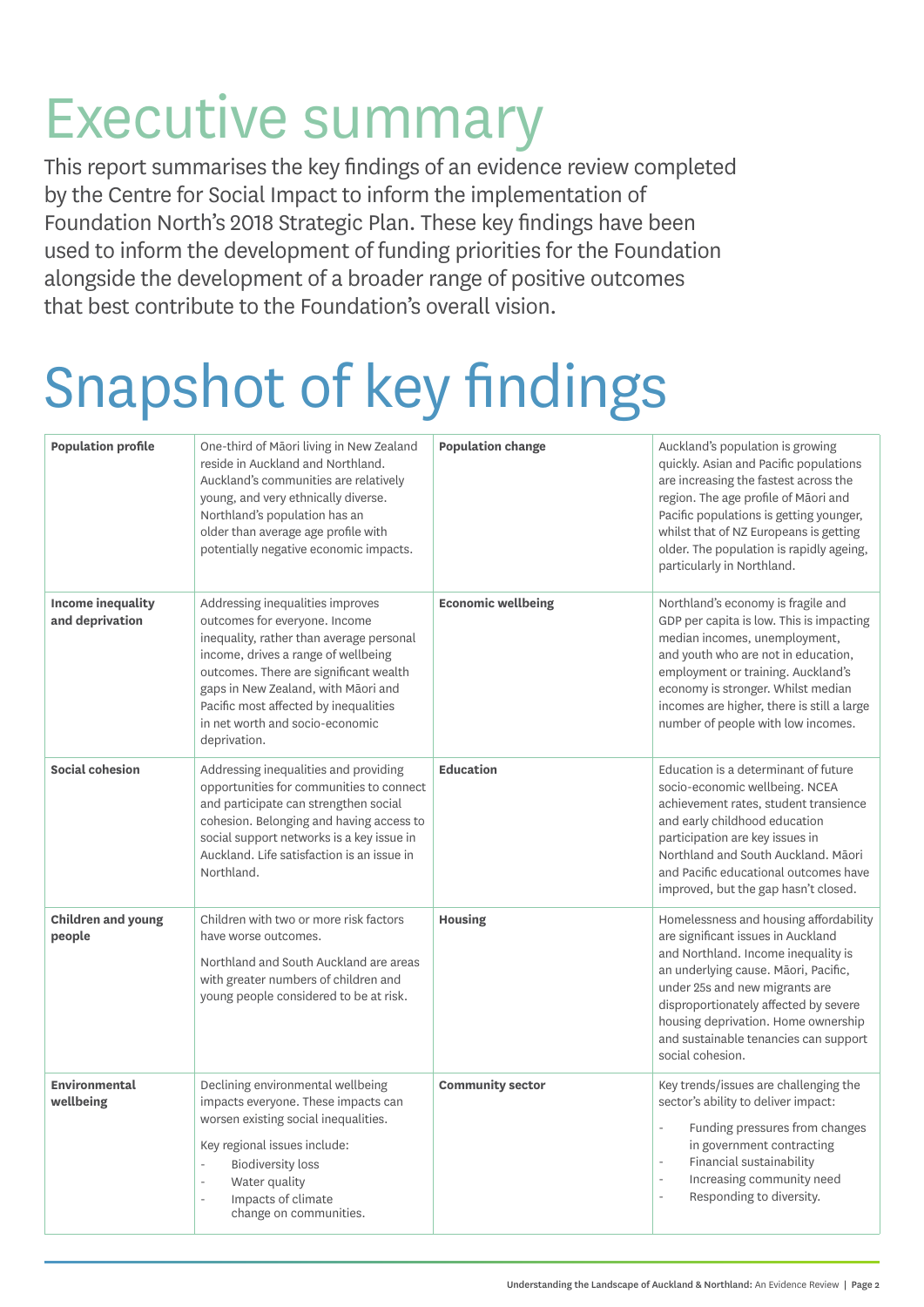## Key findings 1. Population profile

#### *(i) Why is population data an important indicator?*

- 1) Analysing population data including population size, age structure and ethnicity can help to identify current and future trends and the presence of inequalities that are affecting the wellbeing of communities.
- 2) Understanding the diversity profile of a region can also support organisations to consider and develop appropriate cultural<br>Compatencies and appropriate trategies The map below provides an overview of the areas where Treaty settlements have been completed competencies and engagement strategies.

#### *(ii) What are the regional trends and issues?*

**Figure 1: Completed Treaty settlements and current negotiations** OFFICE OF TREATY SETTLEMENTS 5 *Ng<sup>ä</sup><sup>i</sup> Tai*  $-$ *Ngāti Tama Ngāti Mutunga* **Auckland's diversity** *Ngāti Ruanui Ngaa Rauru* 30% speak more than one language *Ngāi Tahu* (Covers balance of *Te Arawa (Affiliates) Moriori Taranaki Whānui ki Te Upoko o Te Ika Tainui Taranaki* 12,000 *ki te Tonga Ngāti Toa Muaūpoko* are the most diverse local board areas *<sup>P</sup>āhauwera Te Atiawa Taranaki Iwi Maru Ngāti Maru* 40% of population born overseas *Ngāruahine Taranaki Maunga* 39% of overseas born are Asian *Wairarapa Tāmaki Nui-ā-Rua Te Whānau <sup>a</sup> Apanui Ngāti Mākino Whakatōhea Rangitāne o* Ōtara-Papatoetoe, Māngere-Ōtāhuhu and Manurewa *Ngāi Tai Maniapoto Tūrangitukua Te Atiawa ki Whakarongotai Raukawa ki te Tonga* **Northland population by age group***Whanganui River* 220 recorded ethnic groups *Ngāti Hineuru Maungaharuru Tangitū Te Aitanga <sup>a</sup> Māhaki groups* 14,000 10,000 8,000 6,000 4,000 2,000  $\overline{0}$ 0-4 5-9 10-14 15-19 20-24 25-29 30-34 40-49 50-54 55-59 60-64 65-69 70-74 75-84 80-84 85 and over *Ngāti Kuri Te Aupouri Ngāi Takoto Te Rarawa Te Roroa Ngāti Whātua o Kaipara Ngāti Whātua o Ōrākei Ngāti Te Ata Te Kawerau ā Maki Ngātiwai Ngāti Rehua Hauraki Ngāti Kahu Ngatikahu ki Whangaroa Ngāpuhim* **KEY** *Areas where Deeds of Settlement have been signed Areas where some groups within a cluster have Deeds of Settlement Areas where the Crown is engaged with claimant groups* 1) Northland has a population of 171,400 (3.6% of New Zealand's population). Auckland has a population of 1,614,400 (34% of New Zealand's population). *Source: Statistics New Zealand, 2017a.* 2) Māori make up a quarter of Northland's population (26% or 44,928 people). This equates to 7.5% of New Zealand's total Māori population. Māori make up 11% (169,800) of the Auckland region's population. Auckland's Māori population accounts for 25% of New Zealand's total Māori population. Auckland and Northland's largest iwi have yet to complete Treaty settlements. *Sources: Statistics New Zealand, 2016a; Office of Treaty Settlements, 2017.* 3) The age profile of Auckland is younger than the New Zealand average. The largest concentration of young people in Auckland is in Waitakere, Manukau and Manurewa-Papakura. *Source: Statistics New Zealand, 2016a.* **Age group COVE AUGUST AND AUGHT AUGHTER** Median 38 years 35 years Over 65s 14.3% Under 15s 20.4% 20.4% 4) Auckland has one of the most diverse populations in the world. Nearly 40% were born overseas, compared to 25% nationally. Two-thirds of New Zealand's total Asian and Paacific populations, and more than half of New Zealand's Middle Eastern, Latin American and African populations, live in Auckland. Ethnic profiles vary significantly between local board areas. *Sources: Statistics New Zealand, 2013; Ministry of Business, Innovation & Enterprise (MBIE), 2015a.* 5) Northland has an age profile that is older than the national average - with 18.3% of people aged 65 years and over, compared with 14.3% nationally. This trend is set to increase (see section 2), meaning that the current gap in the number of working-age people could grow. *Source: Statistics NZ, 2013.*

OTS Quarterly Report, July 2016– June 2017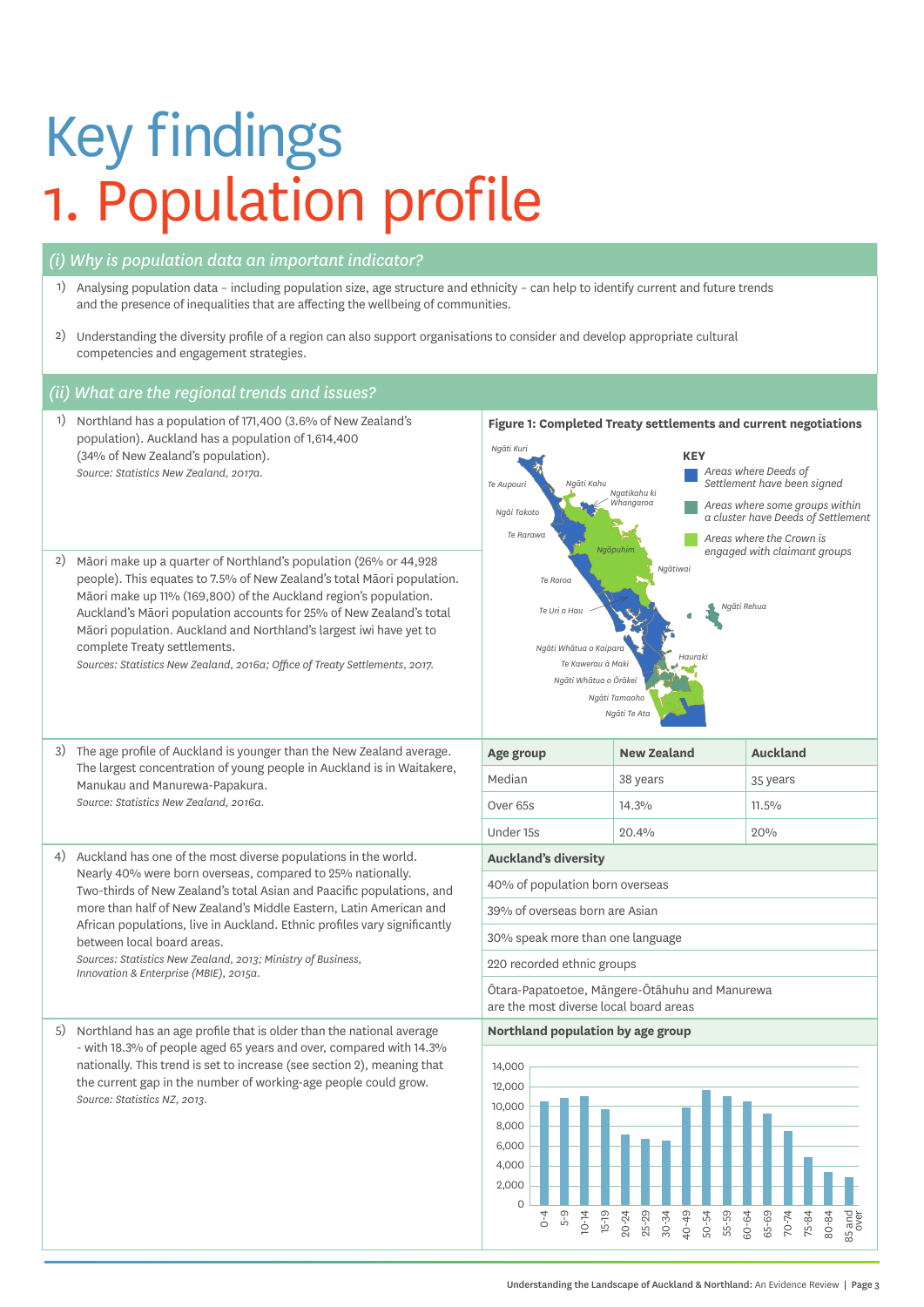# 2. Population change

#### *(i) Why is population change an important indicator?*

- 1) Analysing population change trends can help to identify issues that communities in the future may face.
- 2) As the characteristics of populations change, this can have direct impacts on a wide range of community issues. Net migration, changing diversity and shifting age structures may impact social cohesion. Population growth may impact on housing availability and increase environmental pressures through urbanisation. An ageing population may necessitate structural changes to the provision of aged care; and a declining workingage population may cause issues related to economic wellbeing. (OECD, 2017a).
- 3) There can be positive impacts from population change that can help to make communities stronger and more vibrant. For example, migration can enhance a community's cultural vibrancy, and an ageing population can contribute to society through an increase in volunteering and a strengthening of community networks. (Statistics New Zealand, 2009).

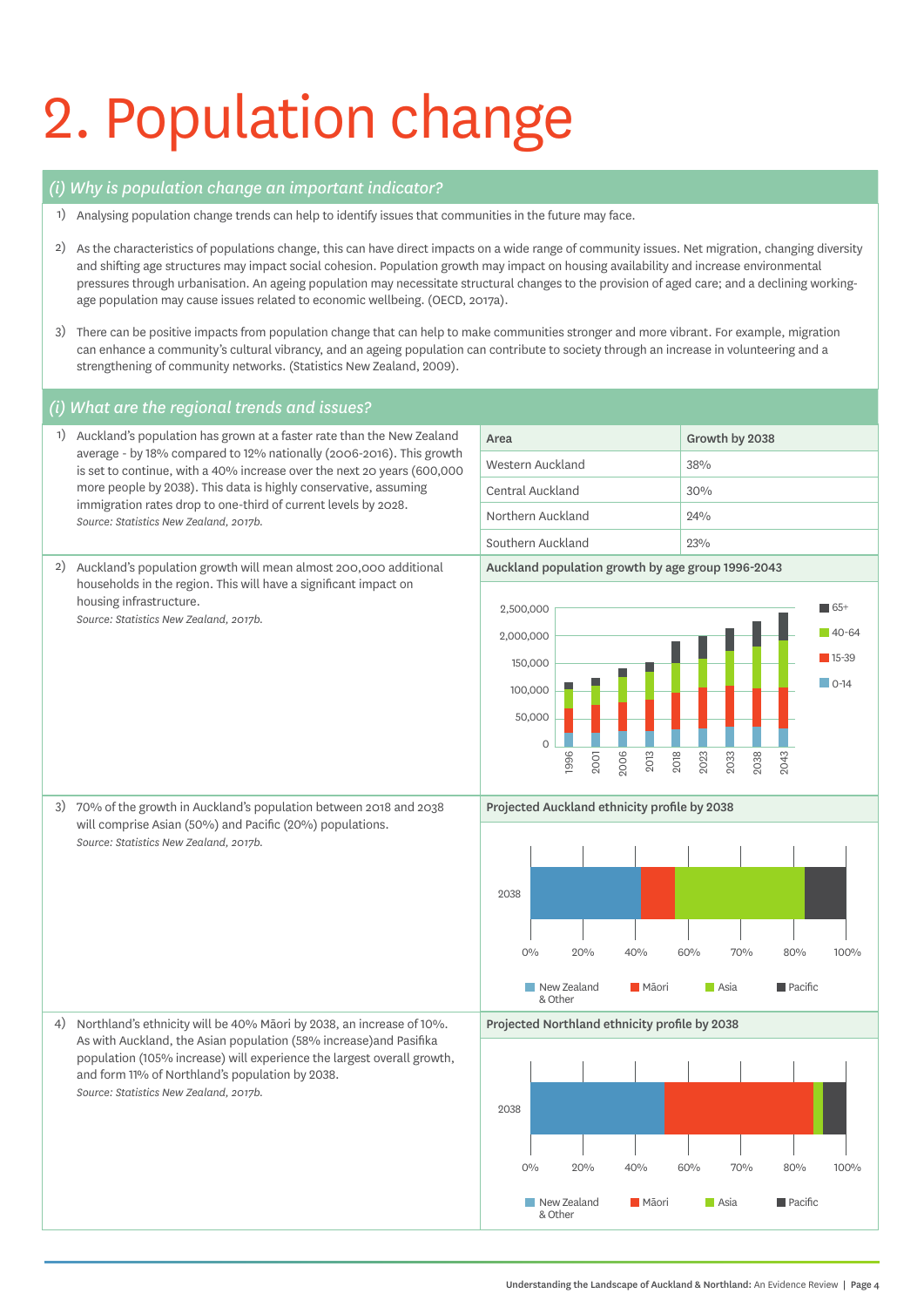| 5) | By 2038, Auckland's and Northland's Māori and Pacific populations                                                                                                                                                      | Ethnic group |                             | Auckland median age | Northland median age        |      |
|----|------------------------------------------------------------------------------------------------------------------------------------------------------------------------------------------------------------------------|--------------|-----------------------------|---------------------|-----------------------------|------|
|    | will have a much younger age profile than that of NZ Europeans.<br>Source: Statistics New Zealand, 2017b.                                                                                                              |              | 2018                        | 2038                | 2018                        | 2038 |
|    |                                                                                                                                                                                                                        | NZ European  | 39.4                        | 43.1                | 46.5                        | 50.1 |
|    |                                                                                                                                                                                                                        | Māori        | 24.7                        | 28.8                | 25.4                        | 29.2 |
|    |                                                                                                                                                                                                                        | Pacific      | 23.9                        | 27.9                | 17.9                        | 20.1 |
|    |                                                                                                                                                                                                                        | Asian        | 31.7                        | 37.4                | 31.4                        | 36.6 |
| 6) | The number of people over 65 in Auckland will more than double<br>in the next 25 years (2018-2043). The ageing population will have<br>implications for aged care provision.<br>Source: Statistics New Zealand, 2017b. | Year         | Population<br>$15-39$ years |                     | Population<br>over 65 years |      |
|    |                                                                                                                                                                                                                        | 1996         | 255,600                     |                     | 112,300                     |      |
|    |                                                                                                                                                                                                                        | 2018         | 323,700                     |                     | 208,000                     |      |
|    |                                                                                                                                                                                                                        | 2033         | 378,800                     |                     | 353,600                     |      |
|    |                                                                                                                                                                                                                        | 2043         | 371,200                     |                     | 432,800                     |      |
| 7) | Northland's population will grow 10% in the next 20 years<br>(2018-2038), and 100% of this growth is projected to be people                                                                                            | Year         | Population<br>$15-39$ years |                     | Population<br>over 65 years |      |
|    | over 65 years (this equates to a 65% increase from current levels).<br>This will also have implications for aged care provision.                                                                                       | 1996         | 39,000                      |                     | 16,900                      |      |
|    | Source: Statistics New Zealand, 2017b.                                                                                                                                                                                 | 2018         | 46,400                      |                     | 34,900                      |      |
|    |                                                                                                                                                                                                                        | 2033         | 47,800                      |                     | 53,800                      |      |
|    |                                                                                                                                                                                                                        | 2043         | 47,700                      |                     | 59,400                      |      |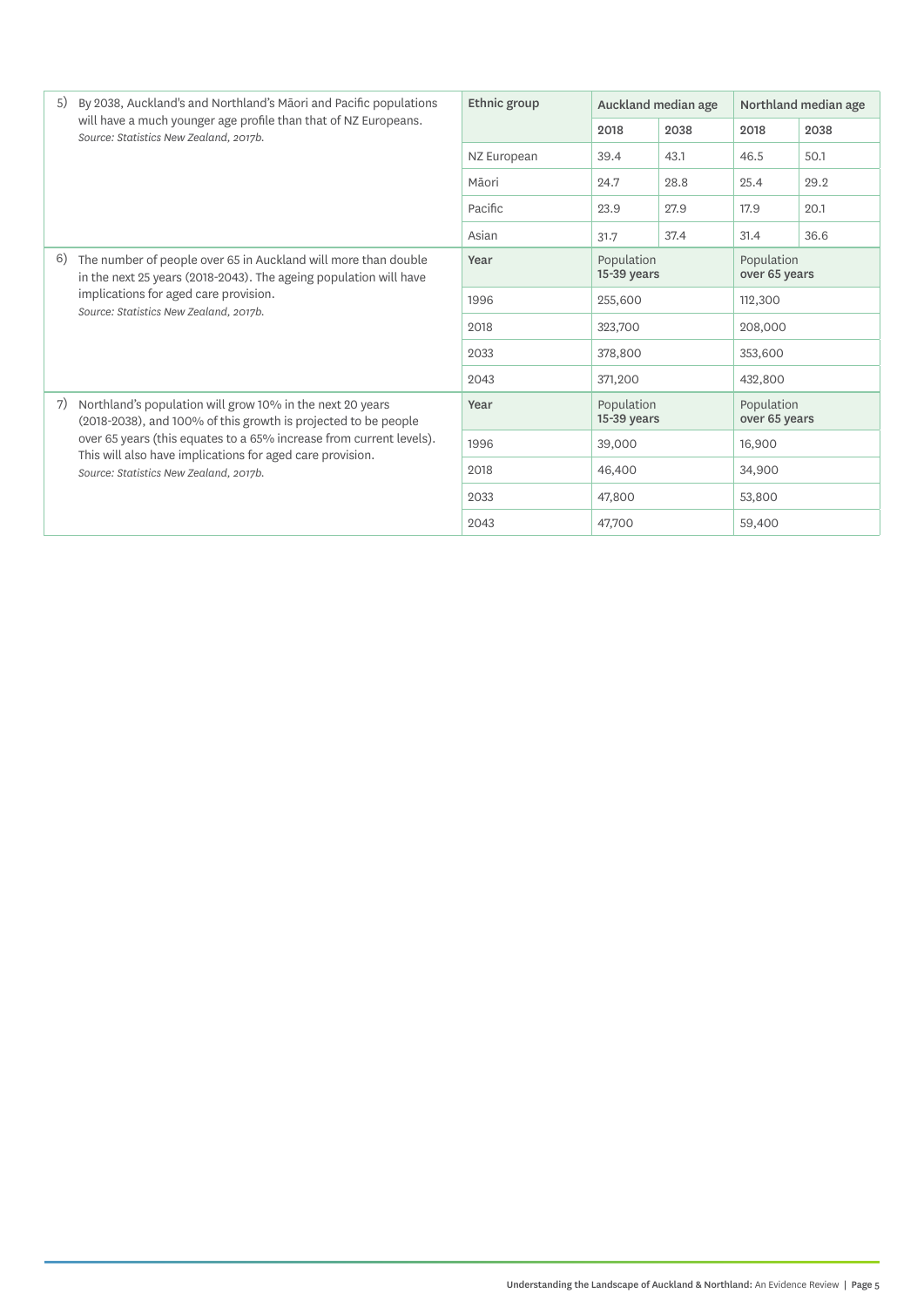# 3. Income inequality and deprivation

#### *(i) Why are income inequality and deprivation important indicators?*

- 1) The latest research shows that the greatest predictor of health and social problems is inequality of income, not personal income. International evidence shows that there is no correlation between average income and health and social wellbeing. Therefore, increasing average income, without addressing income inequality, will have no effect on wellbeing outcomes. *(Wilkinson, R. G., & Pickett, K., 2010).*
- 2) The presence of income inequalities can impact on community cohesion, health outcomes, infant mortality, social capital and mobility, national economic stability, educational attainment and life satisfaction. *(Wilkinson, R. G., & Pickett, K., 2010; Ministry of Social Development (MSD), 2017a; The Equality Trust, 2017).*
- 3) Inequalities are a driver behind a range of important life outcomes, so threaten future wellbeing and prosperity. Inequalities in education can lead to income inequality. This then perpetuates existing cycles of poverty and causes intergenerational disadvantage. *(Chartered Accountants of Australia and New Zealand, 2017).*
- 4) Addressing inequalities is a priority globally, and for national and local government. *(United Nations, n.d.; Local Government New Zealand, 2016).*
- 5) It is also likely that future trends in population change will increase inequalities, for example, between age groups and ethnic groups. Changes in technology are also likely to increase inequalities, through increased automation and employment skills premiums and gaps. *(International Monetary Fund, 2015).*

#### *(ii) What are the regional trends and issues?*

| 1) | There are significant wealth and opportunity inequalities in New Zealand,                                                                                                                                                                                             | Ethnic group                                                     |                                        | Median net worth (2015)                                        |                                        |  |
|----|-----------------------------------------------------------------------------------------------------------------------------------------------------------------------------------------------------------------------------------------------------------------------|------------------------------------------------------------------|----------------------------------------|----------------------------------------------------------------|----------------------------------------|--|
|    | with 10% of New Zealanders accounting for 60% of the country's wealth.<br>Inequalities disproportionately affect Māori and Pacific; whose median                                                                                                                      | NZ European                                                      |                                        | \$114,000                                                      |                                        |  |
|    | net worth is 10-20% of the median net worth of NZ Europeans.<br>Source: Statistics New Zealand, 2016b.                                                                                                                                                                | Asian                                                            |                                        | \$33,000                                                       |                                        |  |
|    |                                                                                                                                                                                                                                                                       | Māori                                                            |                                        | \$23,000                                                       |                                        |  |
|    |                                                                                                                                                                                                                                                                       | Pacific                                                          |                                        | \$12,000                                                       |                                        |  |
| 2) | Income inequalities can impact on the wellbeing of children.                                                                                                                                                                                                          | Children are more likely to be from low-income families if they: |                                        |                                                                |                                        |  |
|    | New Zealand ranks 21 out of 42 OECD countries for child poverty.<br>Children from the groups listed in the table (adjacent) are proportionally                                                                                                                        | Are Māori or Pacific                                             |                                        |                                                                |                                        |  |
|    | more likely to live in low-income families. This in turn affects their<br>chances of positive outcomes as adults.<br>Source: MSD, 2017a; OECD, 2017b.                                                                                                                 | Are from sole-parent households                                  |                                        |                                                                |                                        |  |
|    |                                                                                                                                                                                                                                                                       | Have parents with no or low qualifications                       |                                        |                                                                |                                        |  |
|    |                                                                                                                                                                                                                                                                       | Live in rental accommodation                                     |                                        |                                                                |                                        |  |
|    |                                                                                                                                                                                                                                                                       |                                                                  |                                        | Live in households where the main source of income is benefits |                                        |  |
| 3) | Socio-economic deprivation is highest in the Far North and South<br>Auckland. Half of the Far North's population live in the highest areas<br>of deprivation (deciles 9-10 of the NZDep 2013 Index of Deprivation). <sup>1</sup><br>Source: University of Otago, n.d. | Region                                                           | % living in decile<br>9-10 communities |                                                                | # living in decile<br>9-10 communities |  |
|    |                                                                                                                                                                                                                                                                       | Far North                                                        | 50%                                    |                                                                | 28,026                                 |  |
|    |                                                                                                                                                                                                                                                                       | Papakura                                                         | 41%                                    |                                                                | 20,286                                 |  |
|    |                                                                                                                                                                                                                                                                       | Manukau                                                          | 40%                                    |                                                                | 140,241                                |  |
|    |                                                                                                                                                                                                                                                                       | Whangārei                                                        | 30%                                    |                                                                | 23,172                                 |  |
|    |                                                                                                                                                                                                                                                                       | Kaipara                                                          | 26%                                    |                                                                | 4,872                                  |  |

*1 The NZDep2013 Index of Deprivation is an area-based measure of socio-economic deprivation in New Zealand. It is calculated using data from nine 2013census variables, including access to communications; household income; benefit income; employment; qualifications; home ownership; single-parent households; overcrowding; and access to a car. For more information see a University of Otago report on the NZDep2013 Index.*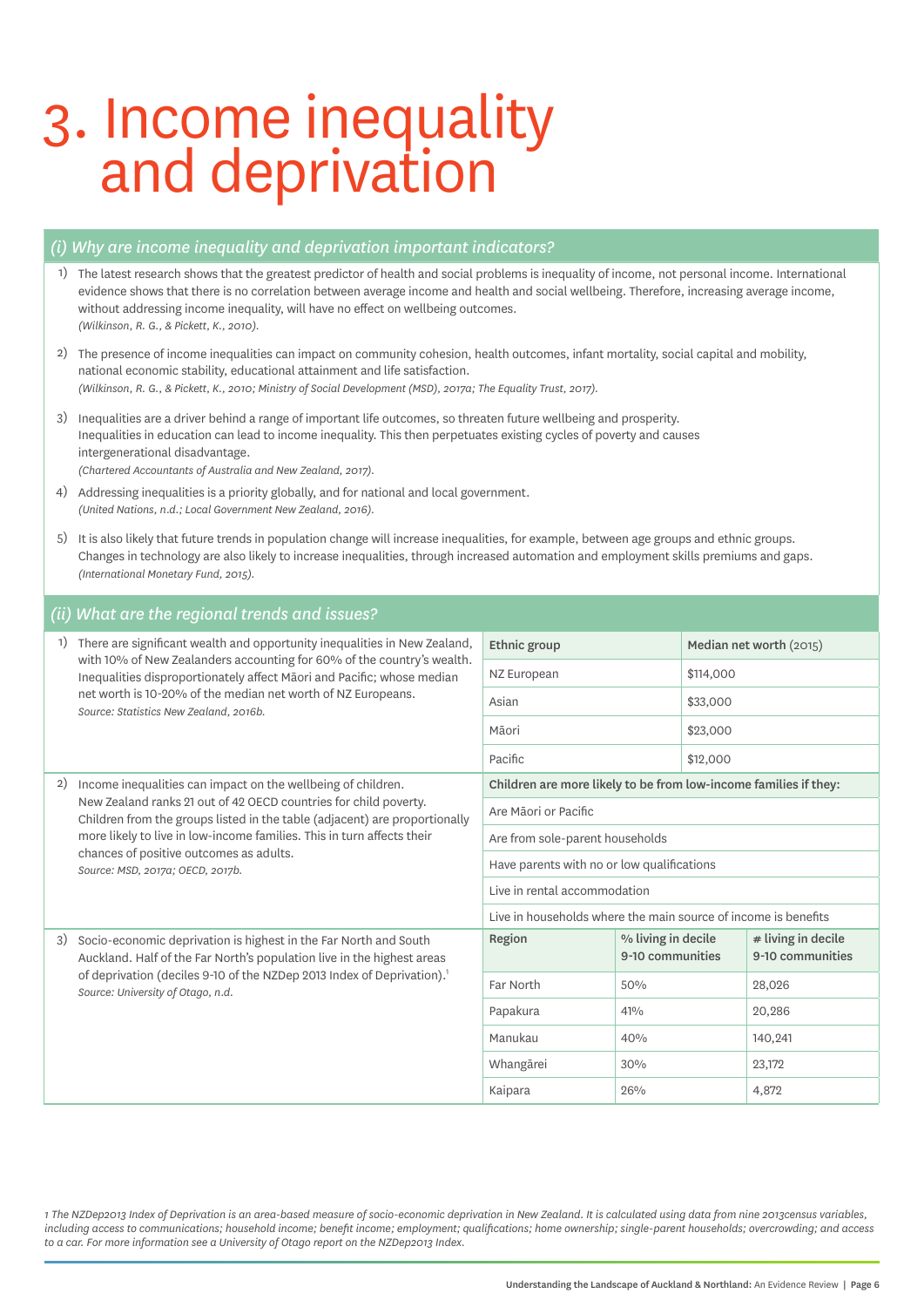*Source: Statistics New Zealand, 2016b. The University of Auckland, n.d.*

5) Māori and Pacific are disproportionately affected by socio-economic deprivation in Auckland. Nearly 60% of Auckland's Pasifika population and 40% of Auckland's Māori population live in the most deprived communities (deciles 9-10).

*Source: Auckland Regional Public Health Service, 2014.*

6) New Zealand's economic growth is negatively affected by inequalities. The graph (adjacent) shows the impact of inequalities (1985-2005) on subsequent cumulative economic growth (1990-2010). This negative impact was higher for New Zealand than for other OECD countries. *Source: OECD, 2014.*

| Decile NZ Index<br>of Multiple Deprivation <sup>2</sup> | <b>Population Auckland</b><br>& Northland |
|---------------------------------------------------------|-------------------------------------------|
| 10 (worst)                                              | 213,714                                   |
| 9                                                       | 176,493                                   |
| 8                                                       | 152,541                                   |
| 7                                                       | 130,245                                   |
| Ethnic group                                            | % living in decile<br>9-10 communities    |
| <b>Total Auckland</b>                                   | 20%                                       |
| Pacific                                                 | 60%                                       |
| Māori                                                   | 40%                                       |

#### **Figure 2: Estimated consequences of changes in inequality (1985-2005) on subsequent cumulative growth (1990-2010).**  *Growth rate, in percentages*



*2 The New Zealand Index of Multiple Deprivation has identified areas of deprivation by using routinely collected data from government departments and the census. It comprises 28 indicators grouped into seven domains of deprivation: Employment, Income, Crime, Housing, Health, Education and Access to Services. The highest weighting*  is given to Employment and Income (28% weighting each); followed by Health and Education (14% weighting each). For more information see The University of Auckland *website. www.fmhs.auckland.ac.nz/en/soph/about/our-departments/epidemiology-and-biostatistics/research/hgd/research-themes/imd.html*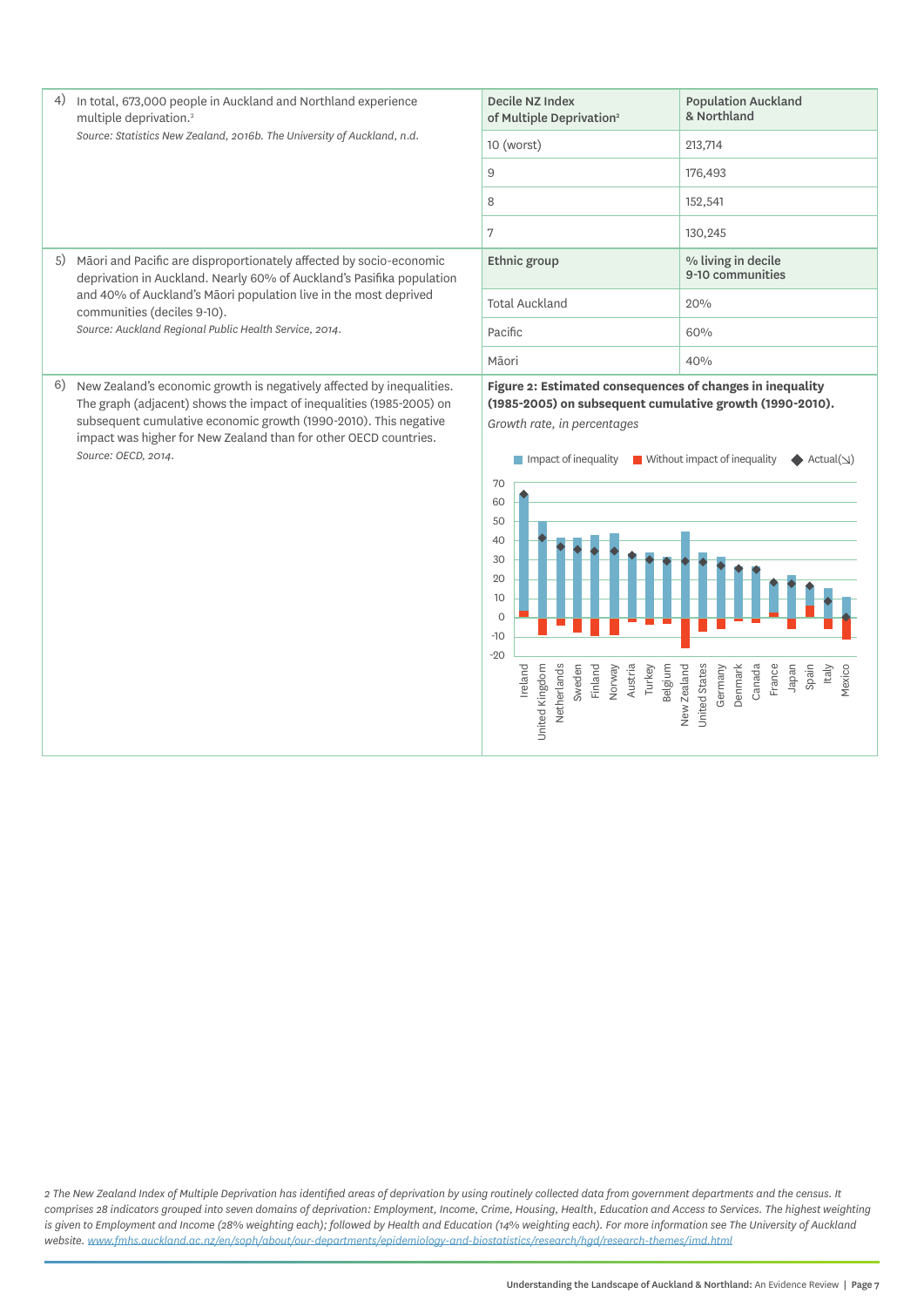# 4. Economic wellbeing

#### *(i) Why is economic wellbeing an important indicator?*

- 1) Economic wellbeing has a direct impact on labour force participation, hours of work, unemployment,joblessness and salary rises. Addressing economic wellbeing can therefore reduce income inequalities associated with low labour force participation, unemployment, joblessness and low salaries, and as a result can positively impact social and community wellbeing. *(Statistics New Zealand, n.d./b).*
- 2) The Ministry of Business, Innovation and Employment prioritises the relationship between economic development and household income, job opportunities and housing affordability (income to cost ratio). *(MBIE, 2017a).*
- 3) Regional economic wellbeing and development is of particular importance to Māori, *"because of the relatively large proportion of Māori living outside the main centres." (MBIE, 2017a, p7).*

#### *(ii) What are the regional trends and issues?*

1) Economic growth in New Zealand has been faster than in most OECD countries. Despite this, low productivity growth has contributed to income levels that are 20% below the OECD average. *Sources: MBIE, 2015b; New Zealand Productivity Commission, 2014 (graph).*

Figure 3: Actual gap in GDP per capita versus predicted gap - OECD countries and OECD average



GDP per capita gap vis-a-vis OECD average predicted from institutional settings (%)

| 2)                          | Job availability in Northland is low. Low labour intensity industries                                                                    | Region                    |           | GDP per capita |            |  |
|-----------------------------|------------------------------------------------------------------------------------------------------------------------------------------|---------------------------|-----------|----------------|------------|--|
|                             | account for 30% of GDP (agriculture and manufacturing),<br>and the region has the lowest GDP per capitain New Zealand.                   | Northland                 |           | \$36,500       |            |  |
|                             | Source: Statistics New Zealand, 2013.                                                                                                    | National                  |           | \$54,178       |            |  |
| 3)                          | Auckland's economy is strong, driven primarily by professional,                                                                          | Region                    |           | GDP per capita |            |  |
| financial and ICT services. | Source: Statistics New Zealand, 2013.                                                                                                    | Auckland                  |           | \$58,717       |            |  |
|                             |                                                                                                                                          | National                  |           | \$54,178       |            |  |
| 4)                          | Northland's poor economic wellbeing as a region impacts negatively<br>on employment opportunities, unemployment and income inequalities. | Income/Work<br>indicators | Northland |                | NZ average |  |
|                             | These impacts disproportionately affect Māori.<br>Source: Statistics New Zealand, 2013.                                                  | Unemployment              | 10%       |                | $7\%$      |  |
|                             |                                                                                                                                          | Unemployment<br>– Māori   | 20%       |                | $16\%$     |  |
|                             |                                                                                                                                          | Median income             | \$23,400  |                | \$28,500   |  |
|                             |                                                                                                                                          | Median income<br>– Māori  | \$19,100  |                | \$22,500   |  |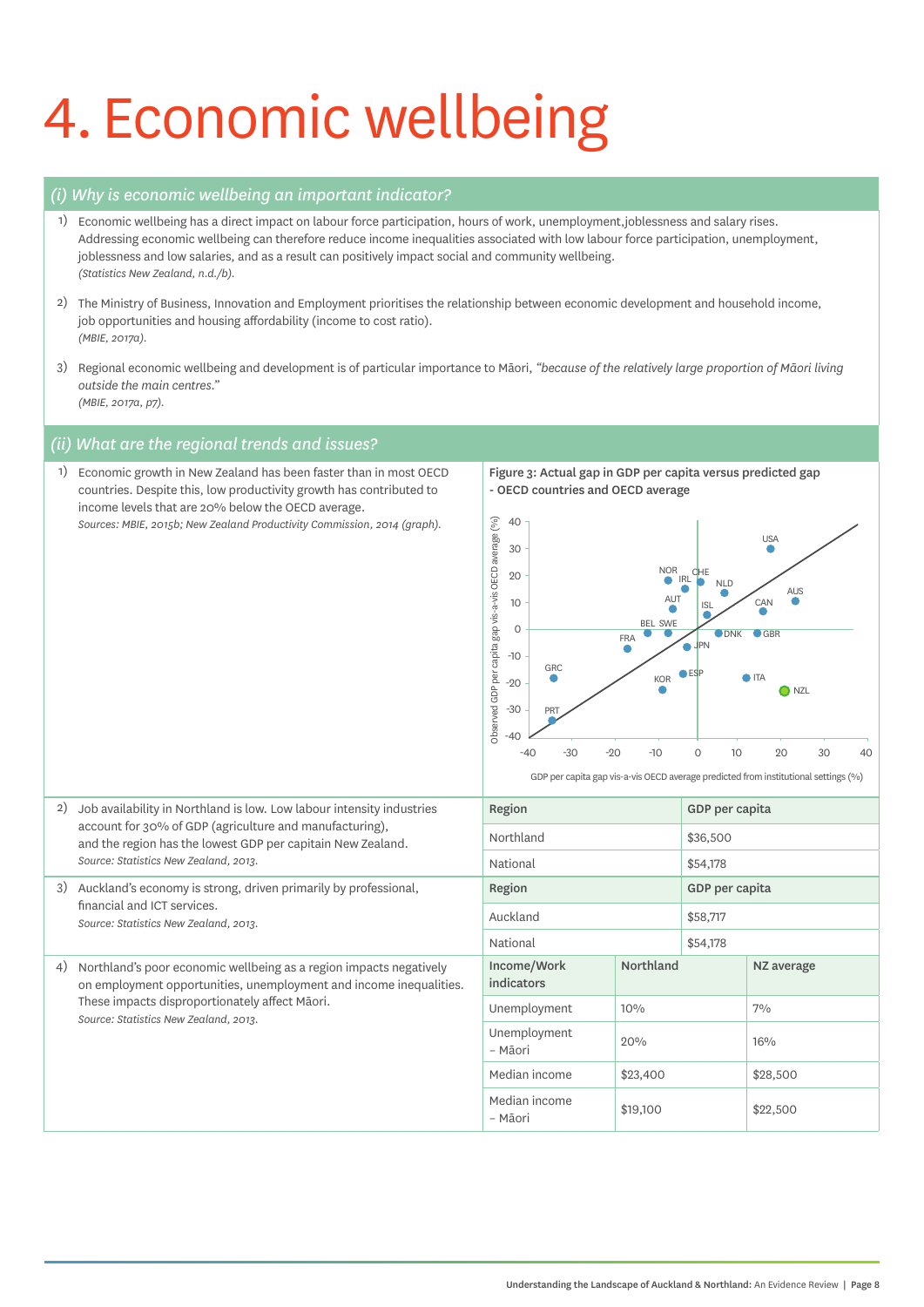| 5)<br>in New Zealand. | These issues have contributed to Northland having the highest rate                                                                                                                                                                                                                 | Northland's Y-NEET youth                     |          |            |  |
|-----------------------|------------------------------------------------------------------------------------------------------------------------------------------------------------------------------------------------------------------------------------------------------------------------------------|----------------------------------------------|----------|------------|--|
|                       | of young people not in education, employment or training (Y-NEET)                                                                                                                                                                                                                  | 16.8% of young people                        |          |            |  |
|                       | Source: Statistics New Zealand, 2013.                                                                                                                                                                                                                                              | 5,000 young people                           |          |            |  |
| 6)                    | Auckland's economic wellbeing offers employment growth and means<br>that the median income is higher than the national average. However,<br>there are still over half a million people in the region earning below<br>\$20,000 per annum.<br>Source: Statistics New Zealand, 2013. | Income/Work<br>indicators                    | Auckland | NZ average |  |
|                       |                                                                                                                                                                                                                                                                                    | Median income                                | \$29,600 | \$28,500   |  |
|                       |                                                                                                                                                                                                                                                                                    | Earning <\$20,000                            | 39%      | 38%        |  |
| 7)                    | Auckland's rate of young people not in education, employment                                                                                                                                                                                                                       | Auckland's Y-NEET youth                      |          |            |  |
|                       | or training (Y-NEET) is lower than the New Zealand average;<br>however, this still equates to 27,000 young people.                                                                                                                                                                 | 11% of young people                          |          |            |  |
|                       | Source: Statistics New Zealand, 2013.                                                                                                                                                                                                                                              | 27,000 young people                          |          |            |  |
| 8)                    | Globally, place-based community economic development (CED)                                                                                                                                                                                                                         | Community economic development opportunities |          |            |  |
|                       | initiatives have been developed in response to the correlation between<br>income inequality and social deprivation. CED, including social                                                                                                                                          | Community housing                            |          |            |  |
|                       | enterprise, can provide opportunities to "build a new economy"                                                                                                                                                                                                                     | Social enterprise                            |          |            |  |
|                       | and contribute to regional community sustainability.<br>Sources: Jennings, D., 2014; MBIE, 2015b; Ākina Foundation, n.d.                                                                                                                                                           | Community-owned buildings and assets         |          |            |  |
|                       |                                                                                                                                                                                                                                                                                    | Iwi enterprise and the Māori economy         |          |            |  |
|                       |                                                                                                                                                                                                                                                                                    | Pacific social enterprise                    |          |            |  |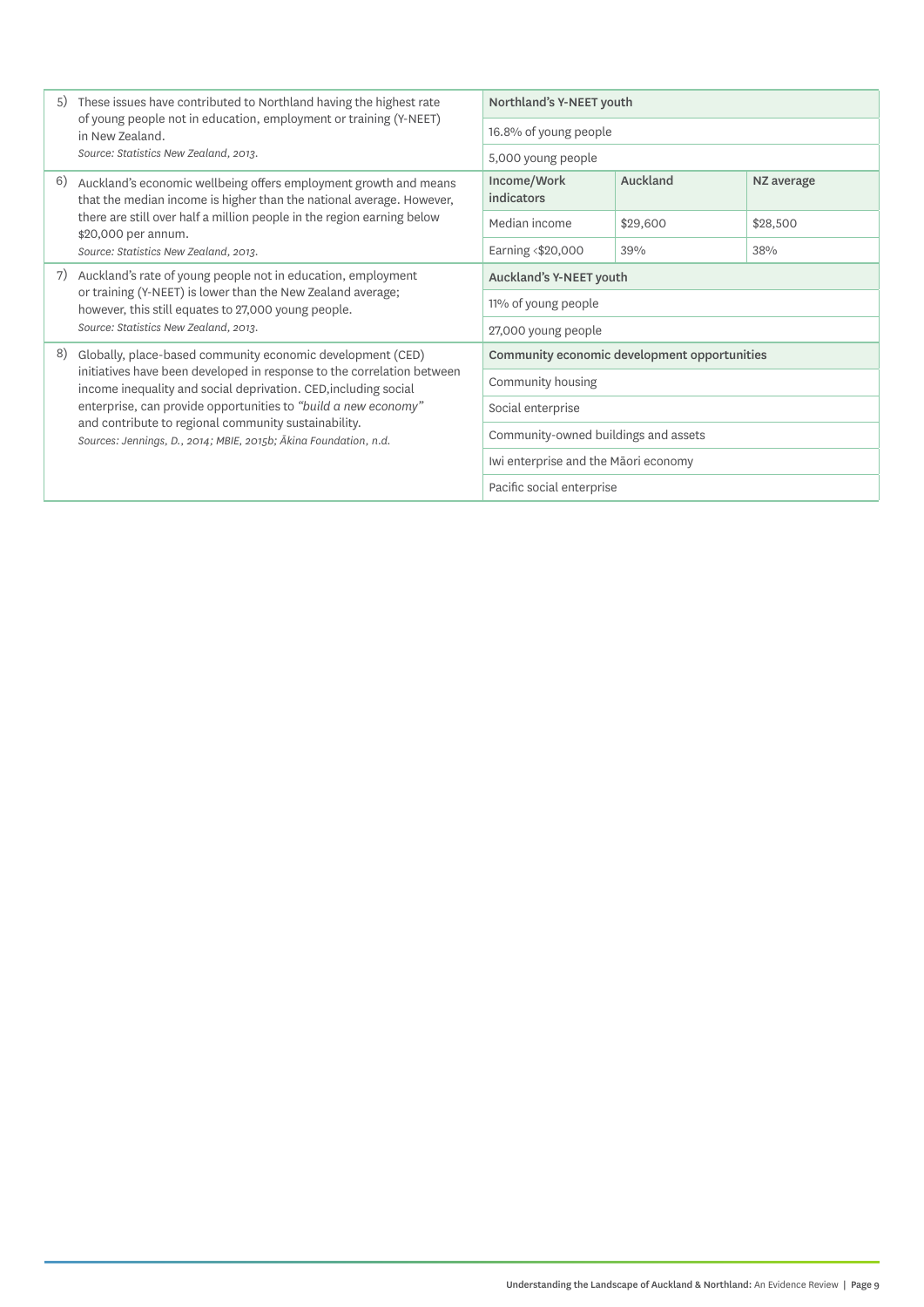## 5. Social

#### *(i) Why is social cohesion an important indicator?*

- 1) Social cohesion is an indicator of how strong, inclusive and equitable in opportunity a society is. *(Auckland Council, 2015).*
- 2) Social cohesion can be measured through indicators such as income inequality, civic participation, trust in communities, government and other institutions, life satisfaction, feelings of belonging, inclusion and connectedness and social mobility i.e. opportunities to move out of disadvantage. *(OECD, n.d.).*
- 3) The Treasury highlights the importance of social capital for living standards *"when there are high levels of participation, interconnection and cohesion, there are correspondingly high levels of social capability; that is, a high level of the ability of various interests in society to co-operate towards common goals." (Treasury, 2001, p24).*
- 4) Life satisfaction is a key component of social cohesion. Many of the indicators of life satisfaction for Māori are the same as those for non-Māori (e.g. health status, income adequacy, trust); however, whanaungatanga (relationships) plays a greater role in life satisfaction for Māori than it does for other population groups.
	- *(Statistics New Zealand, 2015c).*

#### *(ii) What are the regional trends and issues?*

|    | New Zealand ranks ninth out of 30 OECD counties in terms of trust<br>indicators. Over two-thirds (69%) of New Zealanders express trust                                                                                                                                                                                               | <b>OECD country</b>                               | % Pop <sup>n</sup><br>expressing trust | Rank in OECD        |
|----|--------------------------------------------------------------------------------------------------------------------------------------------------------------------------------------------------------------------------------------------------------------------------------------------------------------------------------------|---------------------------------------------------|----------------------------------------|---------------------|
|    | in other people, which is above the OECD average of 59%.                                                                                                                                                                                                                                                                             | Denmark                                           | 89%                                    | 1/30                |
|    | Source: OECD, 2016a.                                                                                                                                                                                                                                                                                                                 | New Zealand                                       | 69%                                    | 9/30                |
|    |                                                                                                                                                                                                                                                                                                                                      | Australia                                         | 64%                                    | 12/30               |
|    |                                                                                                                                                                                                                                                                                                                                      | OECD total                                        | 59%                                    |                     |
| 2) | Low levels of life satisfaction and sense of purpose are issues<br>in Northland compared to the rest of New Zealand.<br>Northlanders rank well in terms of their sense of belonging,<br>have lower levels of loneliness and feel that they have good<br>access to support during a crisis.<br>Source: Statistics New Zealand, 2015b. | Indicator                                         | % Pop <sup>n</sup>                     | Rank in New Zealand |
|    |                                                                                                                                                                                                                                                                                                                                      | Life satisfaction<br>$(7/10$ or above)            | 80.2%                                  | 15/16               |
|    |                                                                                                                                                                                                                                                                                                                                      | Sense of purpose<br>$(7/10$ or above)             | 84.8%                                  | 14/16               |
|    |                                                                                                                                                                                                                                                                                                                                      | Sense of belonging                                | 95.9%                                  | 5/16                |
|    |                                                                                                                                                                                                                                                                                                                                      | Loneliness (never felt<br>lonely in past 4 weeks) | 71.4%                                  | 4/16                |
|    |                                                                                                                                                                                                                                                                                                                                      | Social support (access<br>to support in crisis)   | 97.1%                                  | 7/16                |
| 3) | There are issues with social cohesion in Auckland. Aucklanders have a                                                                                                                                                                                                                                                                | Indicator                                         | % Pop <sup>n</sup>                     | Rank in New Zealand |
|    | below average sense of purpose and sense of belonging. They also have<br>the second lowest level of social support (i.e. access to support in times<br>of crisis) in the country.                                                                                                                                                    | Life satisfaction<br>$(7/10 \text{ or above})$    | 82.7%                                  | 7/16                |
|    | Source: Statistics New Zealand, 2015b.                                                                                                                                                                                                                                                                                               | Sense of purpose<br>$(7/10 \text{ or above})$     | 82.9%                                  | 12/16               |
|    |                                                                                                                                                                                                                                                                                                                                      | Sense of belonging                                | 93.7%                                  | 12/16               |
|    |                                                                                                                                                                                                                                                                                                                                      | Loneliness (never felt<br>lonely in past 4 weeks) | 70%                                    | 6/16                |
|    |                                                                                                                                                                                                                                                                                                                                      | Social support (access<br>to support in crisis)   | 94.9%                                  | 15/16               |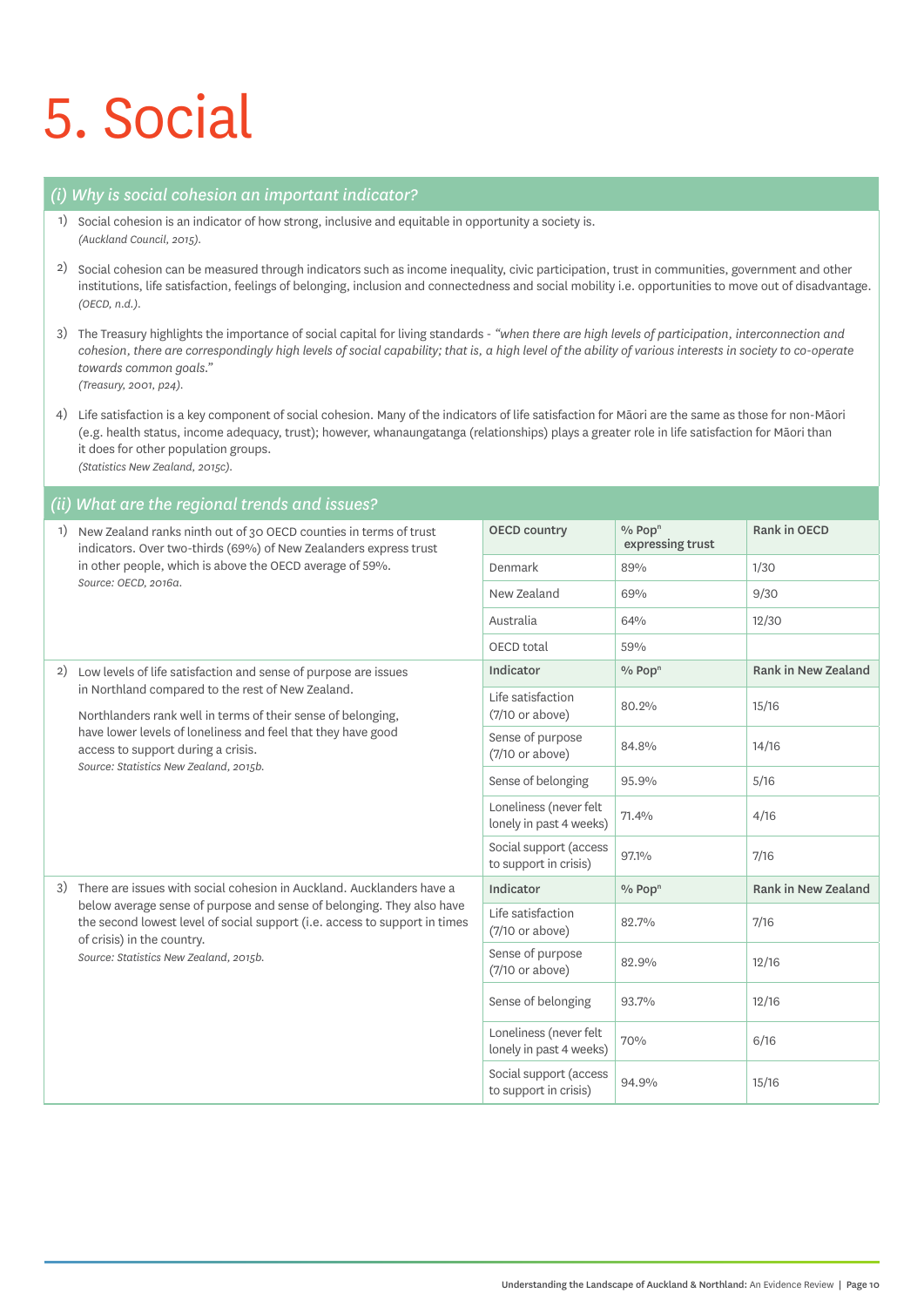| 4) | Where communities have opportunities to connect, engage in                                                                                      | Key enablers of social cohesion                                                                                            |  |  |  |
|----|-------------------------------------------------------------------------------------------------------------------------------------------------|----------------------------------------------------------------------------------------------------------------------------|--|--|--|
|    | community planning and decision-making and participate<br>incommunity-based activities (sports, recreation, arts, cultural events               | Reducing inequalities                                                                                                      |  |  |  |
|    | and other community activities), social cohesion can be strengthened.                                                                           | Supporting participation                                                                                                   |  |  |  |
|    | Source: Centre for Social Impact, 2017.                                                                                                         | Community and social networks that support belonging and inclusion                                                         |  |  |  |
|    |                                                                                                                                                 | Community-led development                                                                                                  |  |  |  |
|    |                                                                                                                                                 | Equity of access to key community opportunities (housing,<br>education, employment, health services, community activities) |  |  |  |
| 5) | Levels of life satisfaction for Māori, Pacific, and to a lesser extent,                                                                         | Life satisfaction above or below total population by ethnicity                                                             |  |  |  |
|    | Asian populations, are lower than those for NZ European populations.<br>This challenges social cohesion in New Zealand's communities.           |                                                                                                                            |  |  |  |
|    | Source: Statistics New Zealand, 2015b.                                                                                                          | $-1.1$<br>Asian                                                                                                            |  |  |  |
|    |                                                                                                                                                 | $-4.5$<br>Pacific                                                                                                          |  |  |  |
|    |                                                                                                                                                 | $-4.7$<br>Māori                                                                                                            |  |  |  |
|    |                                                                                                                                                 |                                                                                                                            |  |  |  |
|    |                                                                                                                                                 | 1.5<br>NZ European                                                                                                         |  |  |  |
|    |                                                                                                                                                 |                                                                                                                            |  |  |  |
|    |                                                                                                                                                 | $-15.0$<br>$-10.0$<br>$-5.0$<br>5.0<br>0.0<br>10.0                                                                         |  |  |  |
| 6) | Evidence shows that key issues for older people include loneliness,                                                                             | Older Aucklanders - key issues                                                                                             |  |  |  |
|    | social isolation, elder abuse and neglect and quality of care. For older<br>Aucklanders, data indicates that key issues include feeling valued, | 1 in 5 think housing costs are unaffordable                                                                                |  |  |  |
|    | feeling safe, feeling that there is a sense of community, income                                                                                | 60% feel a sense of community in their local area                                                                          |  |  |  |
|    | inequality and perceptions of housing affordability.<br>Source: Age Concern, 2016; Auckland Council, 2017a.                                     | 60% feel safe                                                                                                              |  |  |  |
|    |                                                                                                                                                 | 41% feel that older people are valued in Auckland                                                                          |  |  |  |
|    |                                                                                                                                                 | Median personal income for over 65s is \$20,900,<br>compared to \$29,600 for over 15s                                      |  |  |  |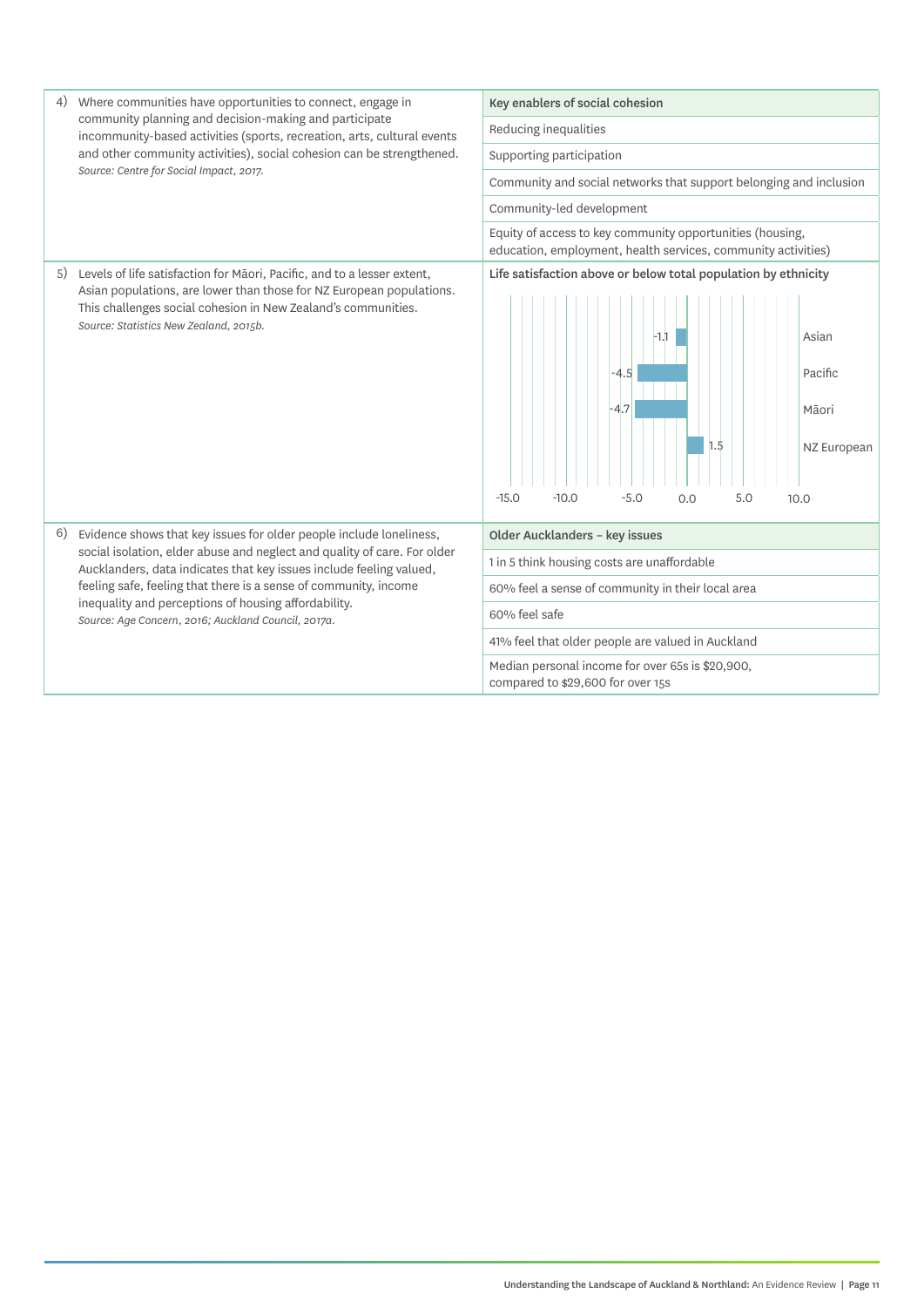# 6. Education

|      | (i) Why is education an important indicator?                                                                                                                                                                                                                                                                  |                       |               |                                        |                 |  |
|------|---------------------------------------------------------------------------------------------------------------------------------------------------------------------------------------------------------------------------------------------------------------------------------------------------------------|-----------------------|---------------|----------------------------------------|-----------------|--|
| 1)   | Education is a key determinant of a person's future social and economic wellbeing. Educational outcomes can determine social development,<br>future employment opportunities, income and economic wellbeing, and overall personal wellbeing including health and social capital.<br>(Education Counts, 2013). |                       |               |                                        |                 |  |
| 2)   | New Zealanders with no qualifications have an unemployment rate 48% higher than those whose highest qualification is a school qualification.<br>Average earnings are 24% higher for those with a tertiary qualification.<br>(Education Counts, 2013).                                                         |                       |               |                                        |                 |  |
| 3)   | Educational attainment can be influenced by a range of factors including early learning, school transience, stand-downs and suspensions<br>and wider factors including family income.<br>(Education Counts 2017a, 2017b).                                                                                     |                       |               |                                        |                 |  |
| (ii) | What are the regional trends and issues?                                                                                                                                                                                                                                                                      |                       |               |                                        |                 |  |
| 1)   | Student transience is higher in Northland than any other region<br>Region<br>Transience rate<br>per 1,000 students<br>in New Zealand. There are also pockets of high transience in                                                                                                                            |                       |               |                                        |                 |  |
|      | South Auckland.<br>Source: Education Counts, 2017b.                                                                                                                                                                                                                                                           | National              |               | 5.0                                    |                 |  |
|      |                                                                                                                                                                                                                                                                                                               | Northland             |               | 19.4                                   |                 |  |
|      |                                                                                                                                                                                                                                                                                                               | Auckland              |               | 5.5                                    |                 |  |
|      |                                                                                                                                                                                                                                                                                                               | - Papakura            |               | 23.4                                   |                 |  |
|      |                                                                                                                                                                                                                                                                                                               | - Manurewa            |               | 21.8                                   |                 |  |
| 2)   | NCEA Level 1 achievement rates are low in Northland,<br>South Auckland and Tāmaki, compared to the national average.                                                                                                                                                                                          | Region                |               | <b>NCEA Level 1</b><br>% achieved      |                 |  |
|      | Source: Education Counts, n.d./a                                                                                                                                                                                                                                                                              | National              |               | 88.4%                                  |                 |  |
|      |                                                                                                                                                                                                                                                                                                               | Northland             |               | 85.1%                                  |                 |  |
|      |                                                                                                                                                                                                                                                                                                               | - Far North           |               | 83.7%                                  |                 |  |
|      |                                                                                                                                                                                                                                                                                                               | Auckland              |               | 90.4%                                  |                 |  |
|      |                                                                                                                                                                                                                                                                                                               | - Papakura            |               | 76.8%                                  |                 |  |
|      |                                                                                                                                                                                                                                                                                                               | - Manurewa            |               | 77.2%                                  |                 |  |
|      |                                                                                                                                                                                                                                                                                                               | - Maungakiekie-Tāmaki |               | 81.1%                                  |                 |  |
| 3)   | NCEA level 1 achievement rates are lower for Māori and Pacific students<br>across New Zealand - and relatively lower for Māori in Auckland and for                                                                                                                                                            | Region                | Māori NCEA L1 |                                        | Pacific NCEA L1 |  |
|      | Pacific in Northland. Rates are improving, but the gap between Māori and                                                                                                                                                                                                                                      | National              | 76.4%         |                                        | 85.2%           |  |
|      | Pacific students, and non-Māori and non-Pacific students, is not reducing.<br>Source: Education Counts, n.d./a                                                                                                                                                                                                | Northland             | 76.2%         |                                        | 79.7%           |  |
|      |                                                                                                                                                                                                                                                                                                               | Auckland              | 74.5%         |                                        | 85.8%           |  |
| 4)   | Northland's rates of stand-down, suspension, exclusion and expulsion<br>are 1.5 to 3 times the national average. Stand-down rates are most                                                                                                                                                                    | Region / student type |               | Stand-down rates<br>per 1,000 students |                 |  |
|      | elevated for Māori boys.<br>Sources: Education Counts, 2017a; Salvation Army, 2015.                                                                                                                                                                                                                           | National / All        |               | 5.0                                    |                 |  |
|      |                                                                                                                                                                                                                                                                                                               | Northland / All       |               | 19.4                                   |                 |  |
|      |                                                                                                                                                                                                                                                                                                               | National / Māori      |               | 30.5                                   |                 |  |
|      |                                                                                                                                                                                                                                                                                                               | Northland / Māori     |               | 48.8                                   |                 |  |
|      |                                                                                                                                                                                                                                                                                                               | National / Boys       |               | 30.5                                   |                 |  |
|      |                                                                                                                                                                                                                                                                                                               | Northland / Boys      |               | 44.8                                   |                 |  |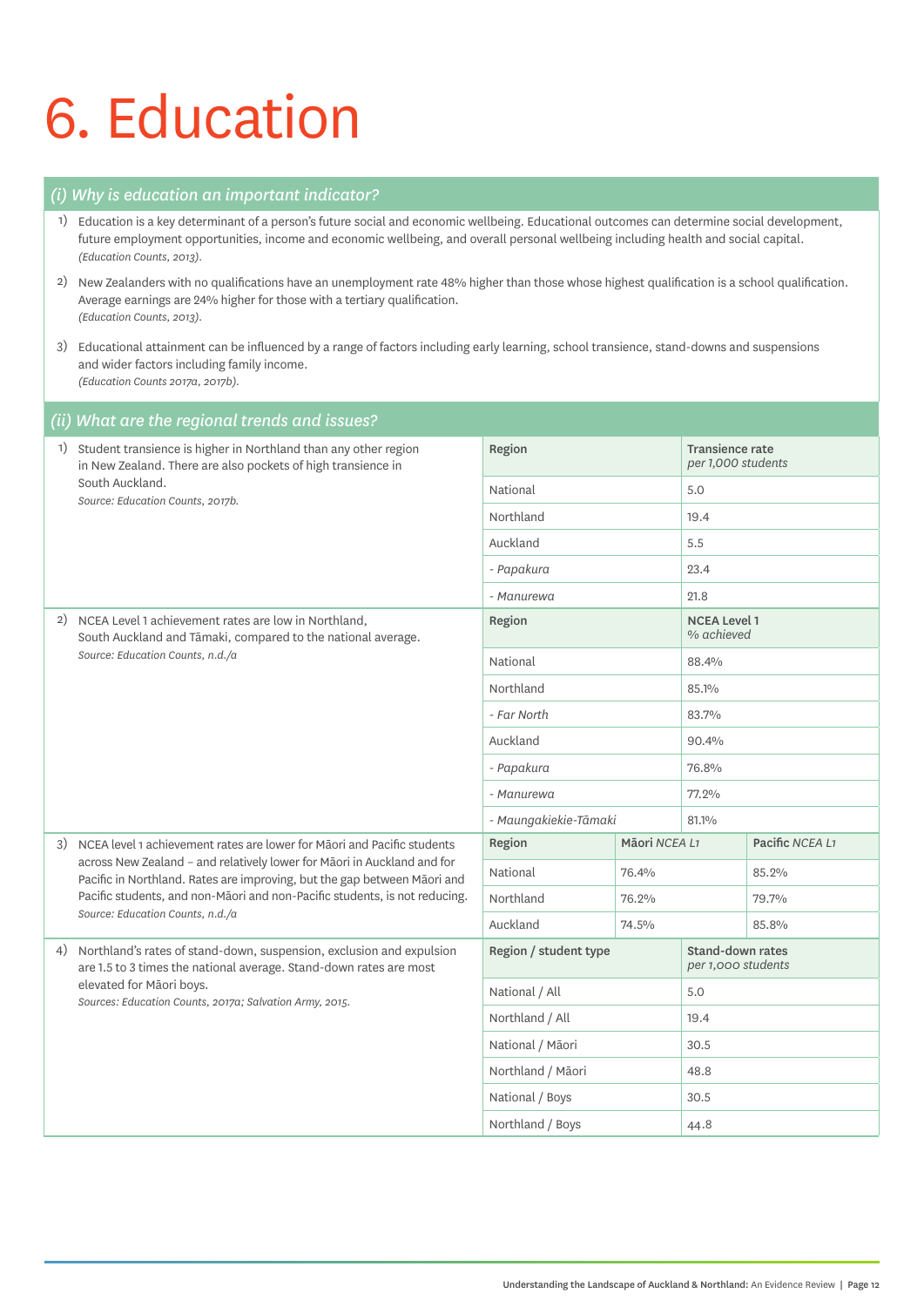| 5) | Internationally, New Zealand rates well for early childhood education<br>(11th out of 34 OECD countries). However, rates of participation in early                                                                         | Region              |      |       |       | Prior participation in<br>early childhood education |      |
|----|----------------------------------------------------------------------------------------------------------------------------------------------------------------------------------------------------------------------------|---------------------|------|-------|-------|-----------------------------------------------------|------|
|    | childhood education are a concern in the Far North, South Auckland and<br>Tāmaki. Participation rates are also lower for Māori and Pacific children                                                                        | National            |      |       | 96.8% |                                                     |      |
|    | across the region.                                                                                                                                                                                                         | Mängere-Ötähuhu     |      |       | 89.2% |                                                     |      |
|    | Sources: Education Counts, 2017c; OECD, 2016c.                                                                                                                                                                             | Far North           |      |       | 92.6% |                                                     |      |
|    |                                                                                                                                                                                                                            | Manurewa            |      |       | 92.9% |                                                     |      |
|    |                                                                                                                                                                                                                            | Maungakiekie-Tāmaki |      | 93.2% |       |                                                     |      |
|    |                                                                                                                                                                                                                            | Otara-Papatoetoe    |      |       | 93.2% |                                                     |      |
| 6) | There are 455 students enrolled in alternative education in Northland and<br>Auckland, which represents 0.5% of the total student population (2016).<br>From 2012-2015 the number of enrolled students decreased annually. | Region/Gender       | 2012 | 2013  | 2014  | 2015                                                | 2016 |
|    |                                                                                                                                                                                                                            | Northland/M         | 65   | 60    | 57    | 58                                                  | 60   |
|    | In 2016, however, enrolment numbers were the highest since 2012.                                                                                                                                                           | Northland/F         | 25   | 28    | 24    | 18                                                  | 32   |
|    | Alternative education students are more likely to be male.<br>Source: Education Counts, n.d./a                                                                                                                             | Auckland/M          | 298  | 216   | 164   | 164                                                 | 219  |
|    |                                                                                                                                                                                                                            | Auckland/F          | 163  | 139   | 111   | 111                                                 | 144  |
|    |                                                                                                                                                                                                                            | <b>Total</b>        | 551  | 443   | 356   | 351                                                 | 455  |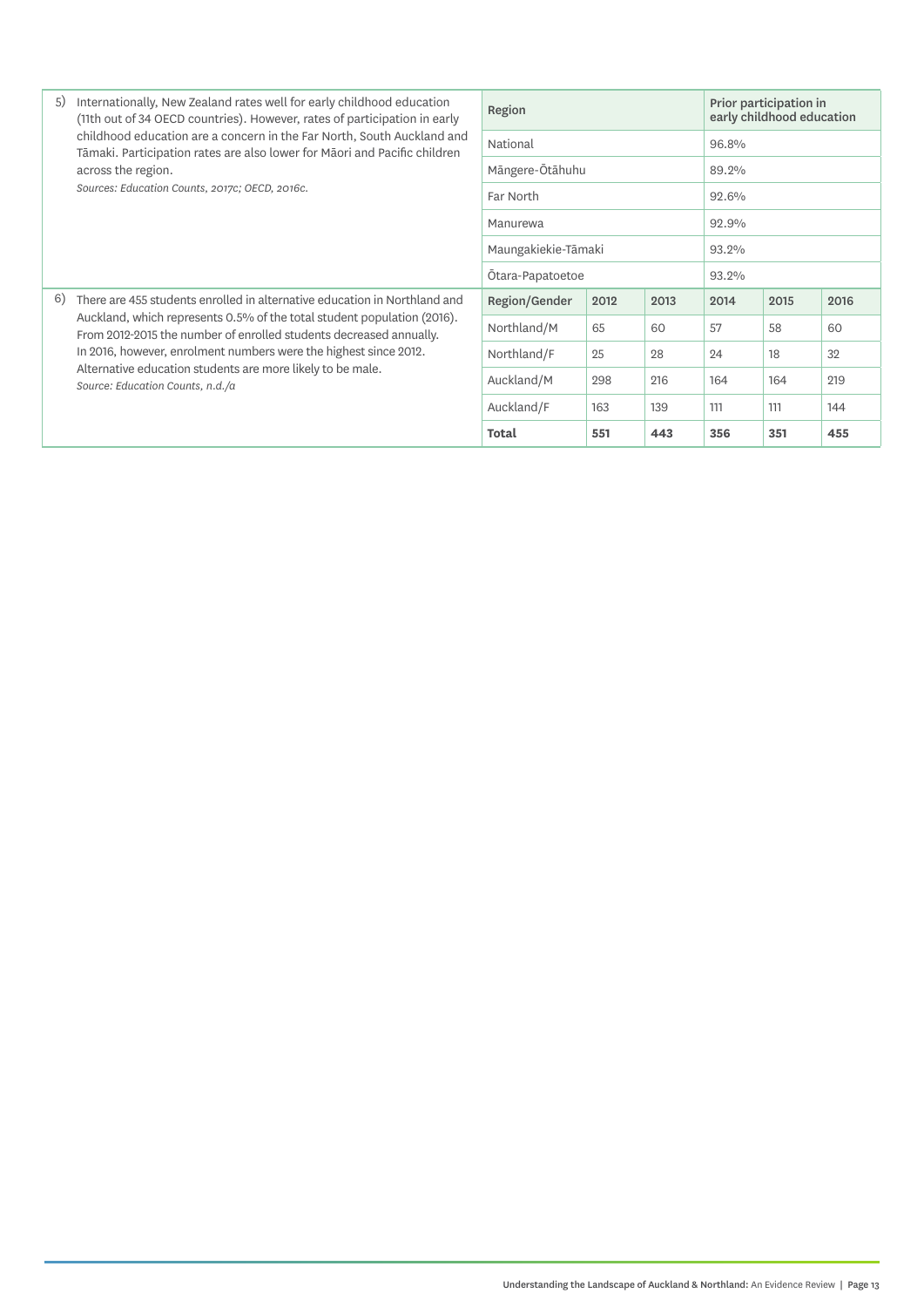# 7. Children and young people

#### *(i) Why is child and youth wellbeing an important indicator?*

- 1) The wellbeing of children and young people can significantly influence their potential for success as adults. Children who have their needs met from the womb to school are more likely to become healthy, resilient and contributing adults. *(Heckman, J., University of Chicago, 2008).*
- 2) The first five years of life are critical to future wellbeing. Evidence shows that removing barriers and providing effective early interventions give the greatest social return on investment. This is best achieved through supporting parents and children aged 0-3 years. *(Heckman, J., University of Chicago, 2008).*
- 3) The wellbeing of children depends largely on the capabilities, wellbeing and situations of the adults around them and the extent to which their lives are affected by issues such as poverty, a lack of support, social isolation, stress and disadvantage. *(Center on the Developing Child, Harvard University, n.d.).*

#### *(ii) What are the regional trends and issues?* 1) The Treasury has identified four key risk factors<sup>3</sup> that are predictive of longer-term life outcomes and challenges for children 0-5 and 6-14 years. Children with two or more of these risk factors are significantly more likely to experience poor outcomes as adults. *Source: Treasury, 2015.* Potential poor outcomes as adults Increased likelihood *(with 2+ risk factors)* Contact with youth justice by 18 years  $X7$ Leave school with no qualification  $X_3$ Receive benefits for  $2+$  years by age  $21$  X 6 Spend time in jail by age 21 X 10 Receive benefits for  $5+$  years when 25-34  $\times$  4 2) The average projected Oranga Tamariki, Department of Corrections and benefits costs (by age 35 years) associated with poor outcomes for children with two or more risk factors are significant. As children experiencing risk age, the projected costs increase. *Source: Treasury, 2015.* Child/Risk Projected costs 0-5 with  $\langle 2 \rangle$  risk factors  $\Big|$  \$45,637  $0-5$  with  $2+$  risk factors  $$184.456$ *6-14 with <2 risk factors* \$46,544  $6-14$  with  $2+$  risk factors  $$205,014$ 3) One in four children in Northland has two or more risk factors. In the Far North, this increases to almost one in three. Whilst Auckland's children are generally at lower risk than average, there are areas in South Auckland where higher numbers of children are at greater risk. *Source: Education Counts, n.d./a* Region  $\frac{1}{2}$   $\frac{1}{2}$   $\frac{1}{2}$   $\frac{1}{2}$   $\frac{1}{2}$   $\frac{1}{2}$   $\frac{1}{2}$   $\frac{1}{2}$   $\frac{1}{2}$   $\frac{1}{2}$   $\frac{1}{2}$   $\frac{1}{2}$   $\frac{1}{2}$   $\frac{1}{2}$   $\frac{1}{2}$   $\frac{1}{2}$   $\frac{1}{2}$   $\frac{1}{2}$   $\frac{1}{2}$   $\frac{1}{2}$   $\frac{1}{2}$   $\frac{$ *(2+ risk factors)* % 6-14 yrs *(2+ risk factors)* New Zealand  $13\%$  13% 14% Northland 25% 26% *- Far North* 30% 30% Auckland  $11\frac{1}{10}$  11% 12% *- Manurewa-Papakura* 23% 26% *- Manukau* 17% 21% 4) Treasury has identified five target risk populations for young people aged 15-19 years, and five for young people aged 20-24 years<sup>4.</sup> These target populations are those at highest risk of poor transitions and outcomes as adults. *Source: Treasury, 2015.* Increased likelihood of poor outcomes, including: Not achieving Level 2 qualification Being on a benefit long term Receiving a prison or community sentence Needing to access mental health services 5) The average projected Oranga Tamariki, Department of Corrections, and benefits costs (by age 35 years) associated with poor outcomes for young people in one or more of the target risk populations are significant. The projected costs for older young people (20-24 years) in one or more of the target risk populations are significantly higher. *Source: Treasury, 2015.* Age/Risk Age/Risk Average projected costs 15-19 with no risk factors **\$48,725**  $15-19$  with  $1+$  risk factors  $\frac{1}{2}$  \$236,754 20-24 with no risk factors \$45,524 20-24 with 1+ risk factors \$304,705

*3 The risk factors for children identified by Treasury are: having a Child Youth & Family (CYF) finding of abuse or neglect; being mostly supported by benefits since birth; having a parent with a prison or community sentence; having a mother with no formal qualifications* 

*4 The five target risk populations for young people aged 15-19 are: teenage boys with Youth Justice or Corrections histories; teenagers with health, disability issues or special needs; teenage girls supported by benefits; mental health service users with stand-down or CYF histories; and young people who have experienced significant childhood*  disadvantage. The five target risk populations for young people aged 20-24 are: young offenders with a custodial sentence; young offenders with a community sentence *and CYF history; jobseekers in poor health with CYF histories; sole parents not in full-time employment with CYF histories; and long-term disability beneficiaries.*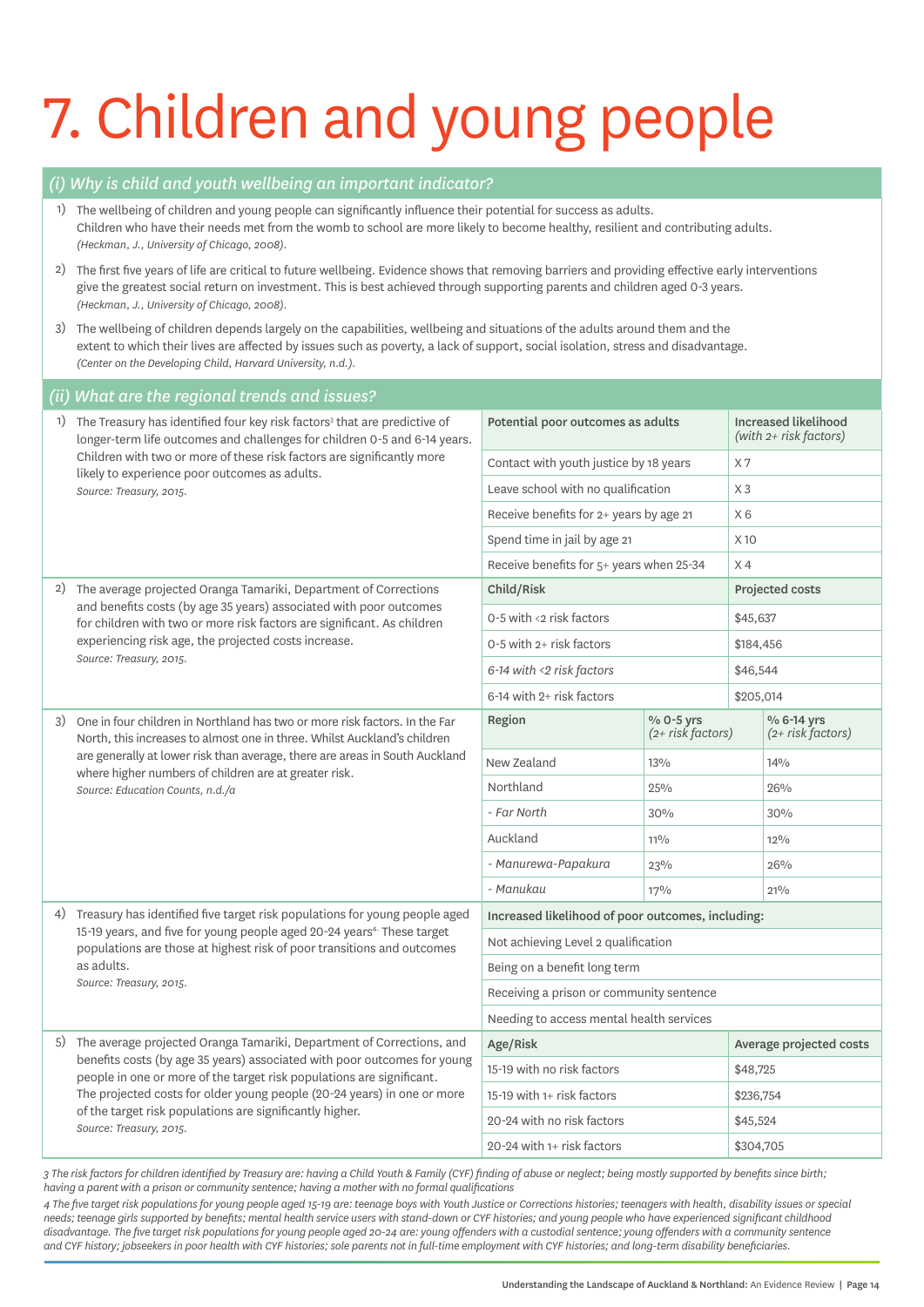6) One in four young people aged 15-19 years in Northland is in a target risk population. In the Far North, one in five young people aged 20-24 is in a target risk population – more than twice the national average. Whilst Auckland's children are generally at lower risk than average, there are areas in South Auckland where high proportions of young people are at risk. *Source: Treasury, 2015.*

| Region                | % 15-19 yrs at risk | % 20-24 yrs at risk |
|-----------------------|---------------------|---------------------|
| New Zealand           | 14%                 | 8%                  |
| Northland             | 23%                 | $16\%$              |
| - Far North           | 26%                 | 19%                 |
| Auckland              | 110/6               | $6\%$               |
| - Manurewa-Papakura   | 99%                 | 19%                 |
| - Maungakiekie-Tāmaki | $17\%$              | 8%                  |

7) Youth transitions in Northland and South Auckland are a concern. Northland has a higher percentage of long-term Y-NEET youth (those not in education, employment or training) than any other region, across both age groups. One-quarter (26%) of 20-24 year olds are long-term Y-NEET. One-third (32%) of 20-24 year olds in the Far North are long-term Y-NEET. Manurewa-Papakura has the highest proportions of long-term Y-NEET youth aged 20-24 years in the Auckland region (23%). *Source: Treasury, 2015.*

Percentage of long-term Y-NEET aged 20-24 years

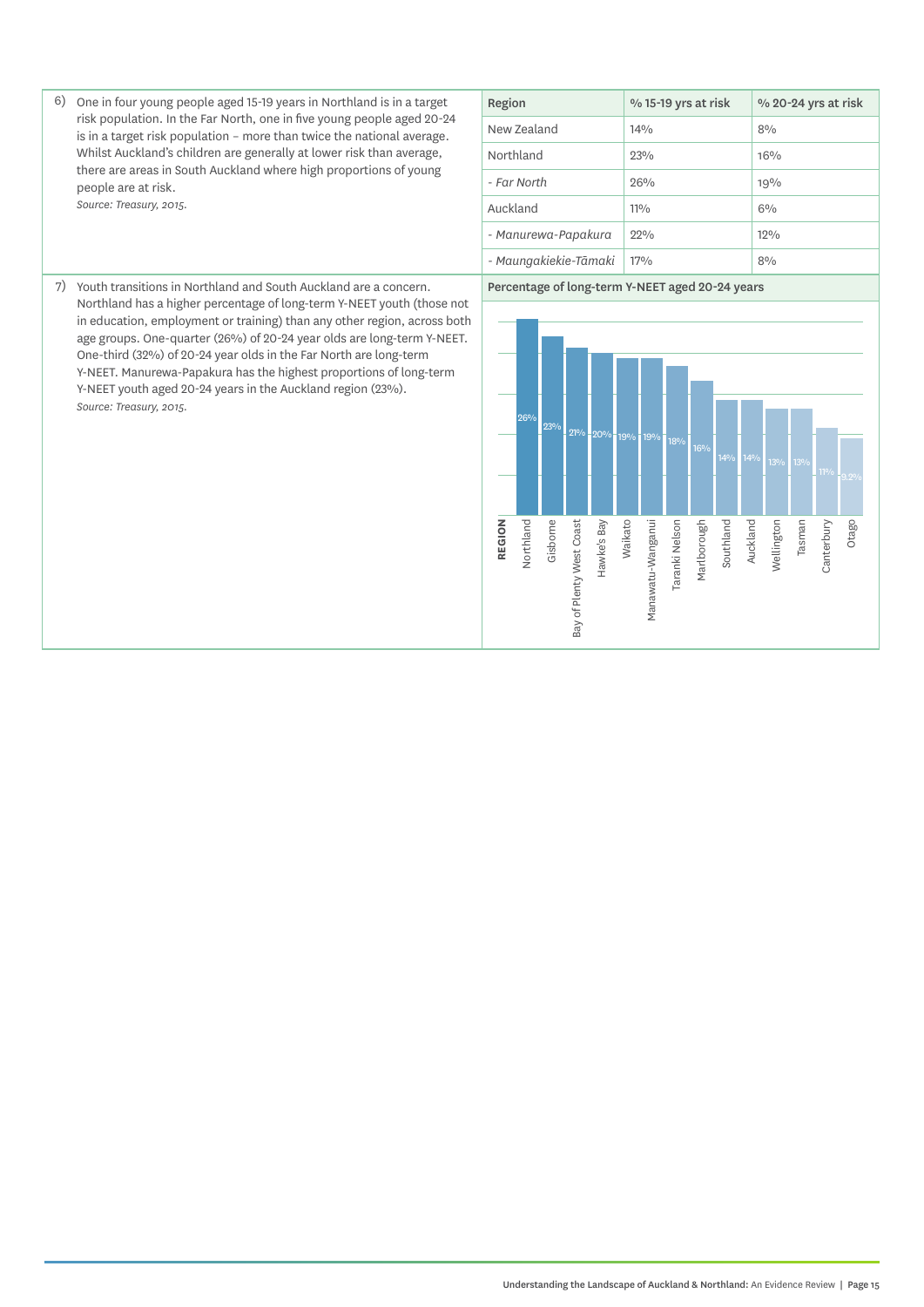# 8. Housing

#### *(i) Why is housing an important indicator?*

- 1) Across New Zealand, many communities are currently experiencing housing issues, including affordability to buy and rent, availability (supply), and suitability (quality). Without accessible, affordable and suitable housing, people are more likely to experience poor health and socio-economic outcomes, and/or are less likely to address existing issues such as addictions, joblessness or mental health conditions. *(Housing First Auckland, 2017).*
- 2) Issues with housing affordability, supply and quality are key structural or wider system issues that can cause significant housing deprivation i.e. homelessness. Income inequality is another key structural factor that can affect housing affordability and homelessness. *(Auckland Council, 2017b).*
- 3) Homelessness is officially defined as having no options to acquire safe and secure housing. Those at highest risk of homelessness include people with no or low incomes, addictions, mental health issues or emotional trauma (e.g. family violence or state care experience) and those without support networks.

*(Auckland Council, 2017b).*

4) Research suggests that home owners – and renters with sustainable tenancies - have more social capital, as they are able to put down social roots and invest time in their communities. As housing affordability decreases, it *"threatens to erode New Zealand's strong social capital (a measure of how strong society is)."* 

*(Chartered Accountants of Australia and New Zealand, 2017).*

#### *(ii) What are the regional trends and issues?*

| 1) | New Zealand has the highest level of homelessness per capita in the<br>OECD. There are 40,000 people living on the streets, in emergency                                                                               | OECD country and rank                                   | <b>Homeless</b><br>as % of pop <sup>n</sup>    |
|----|------------------------------------------------------------------------------------------------------------------------------------------------------------------------------------------------------------------------|---------------------------------------------------------|------------------------------------------------|
|    | housing, or in shelter that is considered sub-standard. This equates<br>to almost 1% of the country's population.                                                                                                      | 1. New Zealand                                          | 0.94%                                          |
|    | Sources: Yale University, 2017; OECD, 2017c.                                                                                                                                                                           | 2. Czech Republic                                       | 0.65%                                          |
|    |                                                                                                                                                                                                                        | 3. Australia                                            | 0.47%                                          |
|    |                                                                                                                                                                                                                        | 4. Canada                                               | 0.44%                                          |
|    |                                                                                                                                                                                                                        | 5. Germany                                              | 0.42%                                          |
|    | 2) The 2013 census showed that there were 20,296 people homeless in                                                                                                                                                    | Homeless category                                       | 2013 (pop <sup>n</sup> )                       |
|    | Auckland. This number is estimated to have increased to 23,409 in 2017.<br>Both of these figures do not include those living in uninhabitable housing,                                                                 | Sleeping rough (street, car)                            | 771                                            |
|    | such as sheds and garages, which is difficult to measure accurately.<br>The number of homeless people is increasing by approximately 1,000 per<br>year (since 2013, and projected to 2020).<br>Source: Treasury, 2015. | Emergency accommodation<br>(refuge, marae, hotels etc.) | 3,175                                          |
|    |                                                                                                                                                                                                                        | Temporary accommodation private<br>(couch surfers)      | 16,350                                         |
|    |                                                                                                                                                                                                                        | Uninhabitable housing (garages, sheds)                  | Unknown                                        |
|    | 3) The cost of emergency housing grants and accommodation-related<br>hardship grants is rising. Government is currently spending \$140,000 per<br>day on emergency housing provision.<br>Source: MSD, 2017b.           | Government spending (NZ total)                          | Cost at June 2017                              |
|    |                                                                                                                                                                                                                        | Accommodation supplement                                | \$20 million/week                              |
|    |                                                                                                                                                                                                                        | Emergency housing grants                                | \$12.6 million/quarter                         |
|    |                                                                                                                                                                                                                        | Hardship grants related to<br>accommodation costs       | \$16 million/quarter                           |
| 4) | Housing affordability for first home buyers is a significant issue in<br>Northland and Auckland, with more than 70% of households having                                                                               | Region                                                  | % with < average income<br>after housing costs |
|    | below average incomes after housing costs.<br>Source: MBIE, 2017b.                                                                                                                                                     | National                                                | $77\%$                                         |
|    |                                                                                                                                                                                                                        | Northland                                               | 83%                                            |
|    |                                                                                                                                                                                                                        | Auckland                                                | 82%                                            |
| 5) | Housing affordability for renters is a significant issue in Northland,<br>and in parts of Auckland - particularly South Auckland.                                                                                      | Region                                                  | % with < average income<br>after housing costs |
|    | Source: MBIE, 2017b.                                                                                                                                                                                                   | National                                                | 60%                                            |
|    |                                                                                                                                                                                                                        | Northland                                               | 74%                                            |
|    |                                                                                                                                                                                                                        | Auckland                                                | 56%                                            |
|    |                                                                                                                                                                                                                        | - Manukau                                               | 71%                                            |
|    |                                                                                                                                                                                                                        | - Manurewa-Papakura                                     | 66%                                            |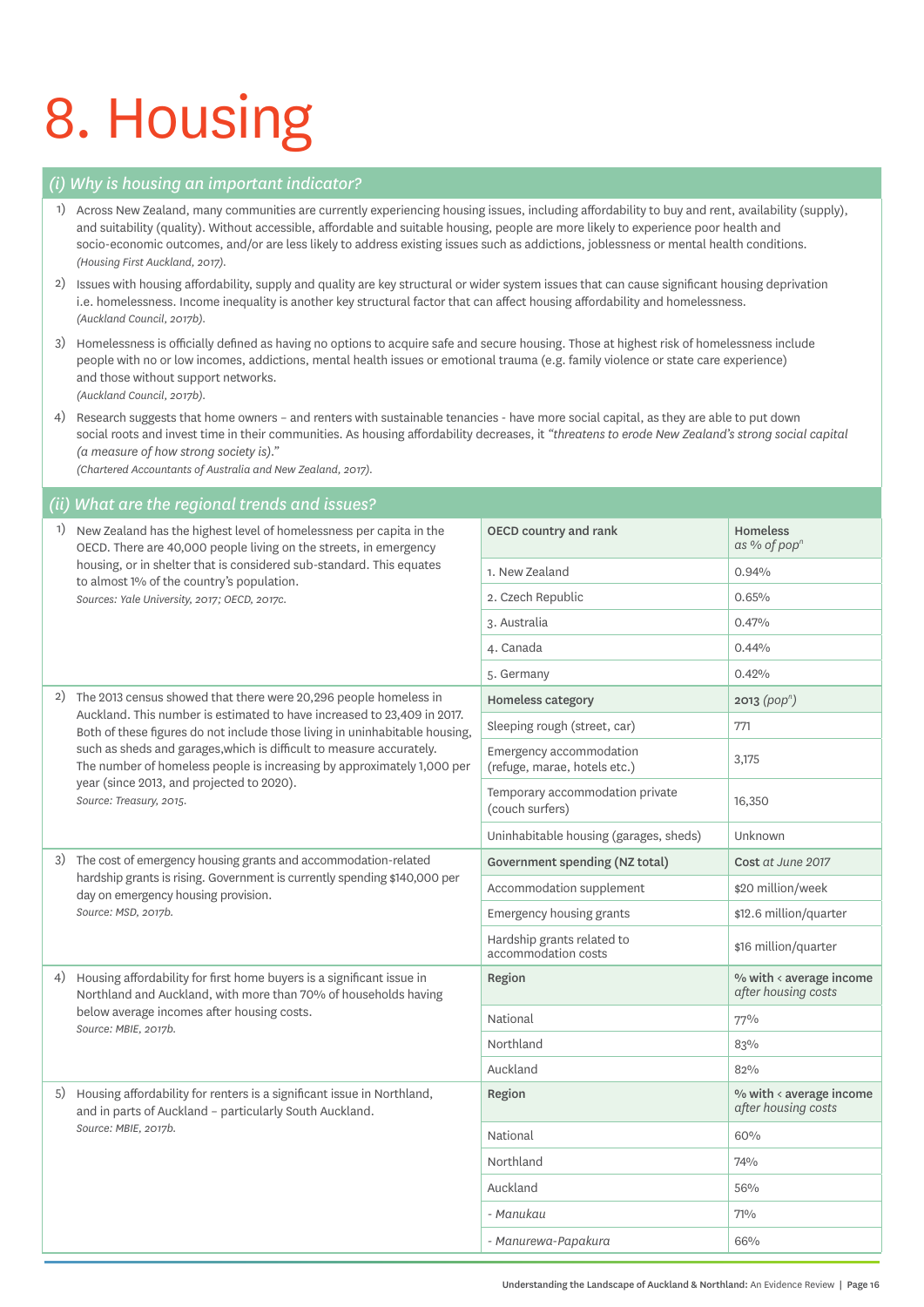| 6)<br>Homelessness is a significant issue in Northland too. It has the third<br>Severe housing<br>Region<br>deprivation<br>highest rate of 'severe housing deprivation' (homelessness) in<br>New Zealand, and the Far North District has the second highest<br>rate of any territorial authority in New Zealand.<br>Auckland<br>14 per 1,000<br>Source: University of Otago, 2013.<br>Gisbourne<br>14 per 1,000<br>Northland<br>13 per 1,000<br>- Far North<br>18 per 1,000<br>Young people under 25 years, Māori and Pacific and new migrants<br>Population group<br>7)<br>are over-represented in 'severely housing deprived' (homeless)<br>populations across New Zealand<br>Under 25s<br>51%<br>Source: University of Otago, 2013.<br>$\langle$ 1 year in NZ = 6%<br>New migrants |  |                                                             |
|---------------------------------------------------------------------------------------------------------------------------------------------------------------------------------------------------------------------------------------------------------------------------------------------------------------------------------------------------------------------------------------------------------------------------------------------------------------------------------------------------------------------------------------------------------------------------------------------------------------------------------------------------------------------------------------------------------------------------------------------------------------------------------------|--|-------------------------------------------------------------|
|                                                                                                                                                                                                                                                                                                                                                                                                                                                                                                                                                                                                                                                                                                                                                                                       |  | per 1,000 pop <sup>n</sup> (2013)                           |
|                                                                                                                                                                                                                                                                                                                                                                                                                                                                                                                                                                                                                                                                                                                                                                                       |  |                                                             |
|                                                                                                                                                                                                                                                                                                                                                                                                                                                                                                                                                                                                                                                                                                                                                                                       |  |                                                             |
|                                                                                                                                                                                                                                                                                                                                                                                                                                                                                                                                                                                                                                                                                                                                                                                       |  |                                                             |
|                                                                                                                                                                                                                                                                                                                                                                                                                                                                                                                                                                                                                                                                                                                                                                                       |  |                                                             |
|                                                                                                                                                                                                                                                                                                                                                                                                                                                                                                                                                                                                                                                                                                                                                                                       |  | Prevalence in severely<br>housing deprived pop <sup>n</sup> |
|                                                                                                                                                                                                                                                                                                                                                                                                                                                                                                                                                                                                                                                                                                                                                                                       |  |                                                             |
|                                                                                                                                                                                                                                                                                                                                                                                                                                                                                                                                                                                                                                                                                                                                                                                       |  | $>5$ years in NZ = 0.8%                                     |
| Pacific                                                                                                                                                                                                                                                                                                                                                                                                                                                                                                                                                                                                                                                                                                                                                                               |  | 10 x that of NZ Europeans                                   |
| Māori                                                                                                                                                                                                                                                                                                                                                                                                                                                                                                                                                                                                                                                                                                                                                                                 |  | 5 x that of NZ Europeans                                    |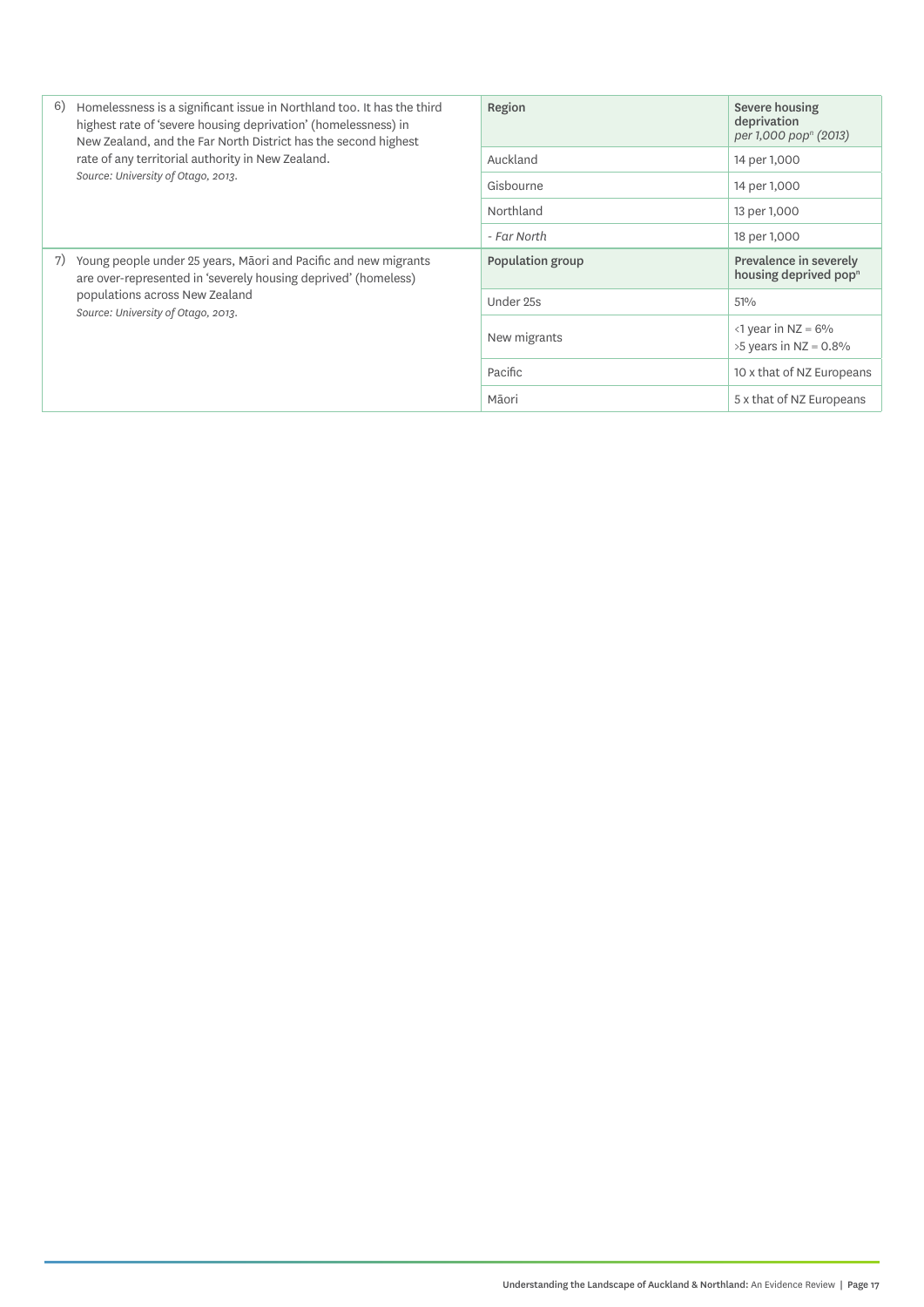# 9. Environmental wellbeing

#### *(i) Why is the environment an important indicator?*

1) A healthy natural environment can support community wellbeing. Addressing environmental pressures, unsustainable land use and biodiversity loss can help to give communities access to quality green spaces and waterways and create opportunities for community enterprise. *(Local Government New Zealand, 2016).*

2) The environment impacts on everyone. The health of the environment influences land use, agriculture and industry, recreation, tourism, cultural practices and other social indicators of wellbeing. *(Local Government New Zealand, 2016).*

3) Key shifts and changes to the environment will have significant potential to cause unequal impacts on communities, localities and generations, depending on how we respond to them. This can exacerbate existing inequalities and associated outcomes relating to health, income, housing, education and social cohesion. *(Local Government New Zealand, 2016).*

4) For Māori the concept of kaitiakitanga (stewardship, protection and guardianship) is of cultural significance. The Conservation Act 1987 gives effect to the principles of the Treaty of Waitangi and recognises the importance of partnership with tangata whenua to enhance the conservation of resources and heritage.

*(Department of Conservation, 2007).*

#### *(ii) What are the regional trends and issues?* 1) National biodiversity trends are concerning. A third of native species has been lost, the threat status is getting worse for 40 species and native land cover is decreasing. *Source: Statistics NZ, n.d./c.* Biodiversity indicator and Data Loss of native species to date 32% Threat status change 2002-2005 Worse for 40 species Native land cover 1997-2002 Loss of 16,500ha 2) Communities' ability to steward and future-proof our natural environment will be impacted by climate change. Climate changerelated events (droughts, floods, fires and cyclones) will impact community wellbeing and resilience. Climate change will also impact on key industries such as agriculture and will therefore affect economic wellbeing. *Source: Local Government NZ, 2016.* Key impacts of climate chang e Flooding in urban areas Potential for 'climate change refugees' from the Pacific region Increase in fires, floods, droughts and cyclones affecting communities Economic impacts on key industries such as agriculture 3) Major environmental challenges in Auckland include the declining health of marine and freshwater ecosystems, including urban streams, biodiversity pressure from urban expansion, soil pollution and air quality pressure from population increases. *Source: Auckland Council, 2017c.* Council priorities and Data Native species protection 38 priorities (2015) – up from 14 (2009) Waste reduction **CERN CONTENT CONSTRUCTS** by 2040 *Other priorities include reducing: air pollution emissions, marine sediments, water consumption, vulnerable ecosystems* 4) Major environmental challenges in Northland include maintaining and enhancing water quality for swimming and shellfish food collection, flood protection in urban Kaitāia and Whangārei, and sustainable land management. *Source: Northland Regional Council, 2015* Council priorities and Data Flood protection 26 river catchments at unacceptable risk of flooding *Other priorities include: farm water quality, air quality, improving regionally significant spaces, pest control* 5) Community satisfaction with the state of coasts, rivers and lakes is declining in Auckland and Northland, and is particularly low in Northland. *Source: Statistics NZ, n.d./d.* Region Satisfaction with Satisfaction with Satisfaction with Satisfaction with Satisfaction with Satisfaction with Satisfaction with Satisfaction with Satisfaction with Satisfaction with Satisfaction with Satisfaction with 2008 2012 National 72.4% 72.7% Auckland 80.3% 73.5% Northland 74.2% 69.3% 6) Community satisfaction with the state of green spaces including forests, bush reserves and other green spaces is increasing, but is still below the national average in Northland. Perceived ease of access to green spaces is also lower in Auckland. *Source: Statistics NZ, n.d./d.* Region Satisfaction with green spaces 2008 2012 National 82.7% 84.2%

Auckland 81.6% 86.6% Northland 78.1% 80.5%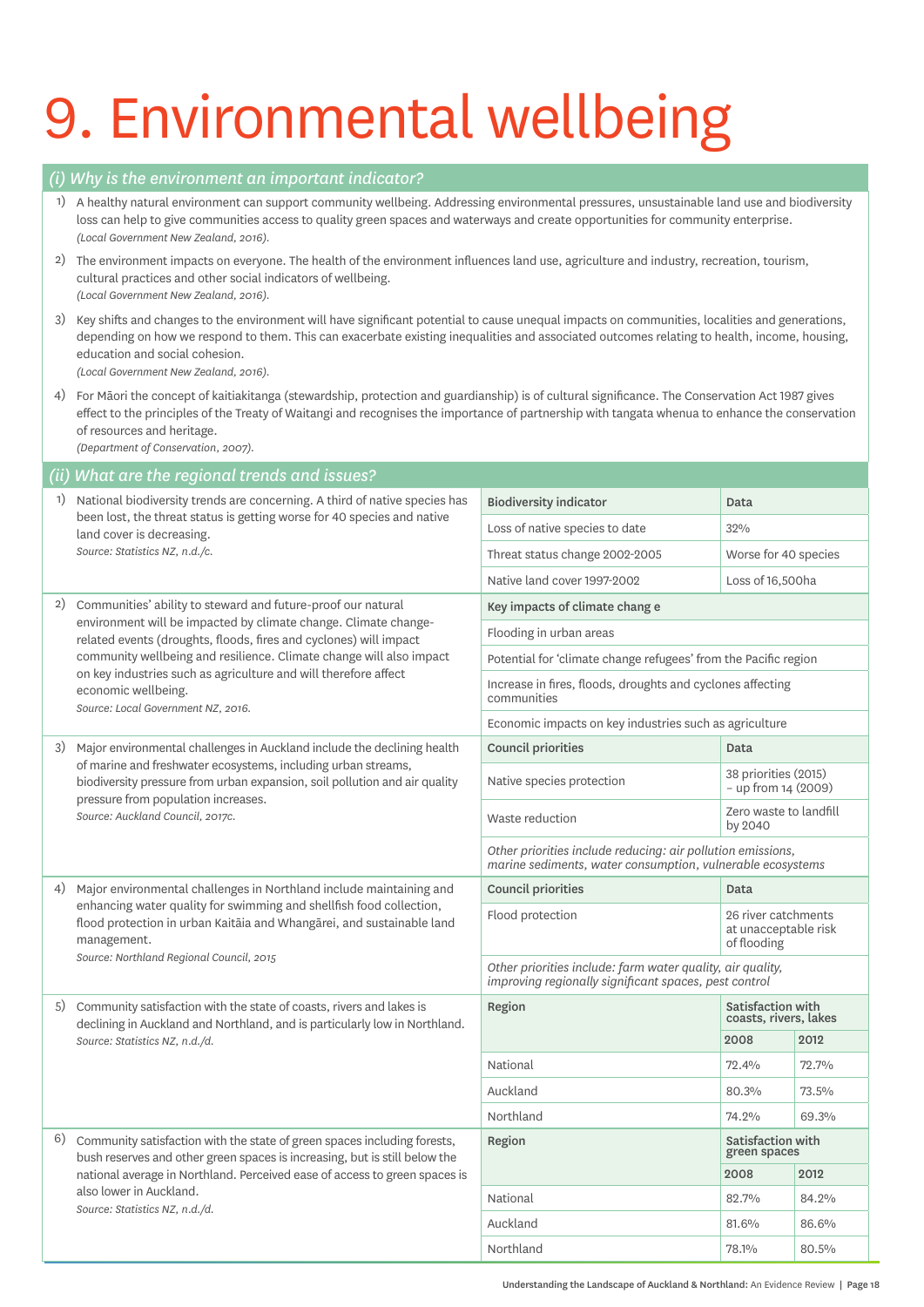# 10. Community sector

| (i)                                                                                                                                 | Why is the health of the community sector an important indicator?                                                                                                                                                                                                                                                                                                                                 |                                                                                                                                                                                                                                          |  |
|-------------------------------------------------------------------------------------------------------------------------------------|---------------------------------------------------------------------------------------------------------------------------------------------------------------------------------------------------------------------------------------------------------------------------------------------------------------------------------------------------------------------------------------------------|------------------------------------------------------------------------------------------------------------------------------------------------------------------------------------------------------------------------------------------|--|
|                                                                                                                                     | 1) A strong and sustainable community sector can be an important support mechanism for a region's communities, providing long-term activities,<br>events and services that enhance community vibrancy and wellbeing and address social inequalities.<br>(Treasury, 2017).                                                                                                                         |                                                                                                                                                                                                                                          |  |
| 2)                                                                                                                                  | The community and social sector landscape in New Zealand is in a period of change driven by new social investment approaches. If the sector is not<br>positioned to overcome key barriers in responding to these changes, there is a greater likelihood of community needs and aspirations being unmet.<br>(Treasury, 2017; Deloitte 2016).                                                       |                                                                                                                                                                                                                                          |  |
| (ii)                                                                                                                                | What are the regional trends and issues?                                                                                                                                                                                                                                                                                                                                                          |                                                                                                                                                                                                                                          |  |
| 1)                                                                                                                                  | The government is pursuing a social investment approach, which involves<br>a stronger focus on results and measuring impact. Service providers<br>will need to overcome challenges to meet this approach effectively,<br>including their capacity to define measurable outcomes and collect good<br>evaluation data.<br>Sources: Treasury, 2017; Deloitte, 2016.                                  | Social investment principles                                                                                                                                                                                                             |  |
|                                                                                                                                     |                                                                                                                                                                                                                                                                                                                                                                                                   | Targeted funding to high-risk populations                                                                                                                                                                                                |  |
|                                                                                                                                     |                                                                                                                                                                                                                                                                                                                                                                                                   | Early intervention approach                                                                                                                                                                                                              |  |
|                                                                                                                                     |                                                                                                                                                                                                                                                                                                                                                                                                   | Increased focused on evidence                                                                                                                                                                                                            |  |
|                                                                                                                                     |                                                                                                                                                                                                                                                                                                                                                                                                   | Service-user centred design                                                                                                                                                                                                              |  |
| 2)                                                                                                                                  | The community sector is facing significant challenges that relate to<br>financial viability, including funding shortfalls, government contracting<br>shifts, over-reliance on grants and increased compliance costs.<br>Foundation North grantees (2015-16) identified funding and resources<br>as their top two community challenges.<br>Sources: ComVoices, 2016; Foundation North, 2016, 2017. | Issues raised by interviewees:                                                                                                                                                                                                           |  |
|                                                                                                                                     |                                                                                                                                                                                                                                                                                                                                                                                                   | Outcomes diluted if funding is too broad                                                                                                                                                                                                 |  |
|                                                                                                                                     |                                                                                                                                                                                                                                                                                                                                                                                                   | Top challenges identified by grantees:                                                                                                                                                                                                   |  |
|                                                                                                                                     |                                                                                                                                                                                                                                                                                                                                                                                                   | Funding and resources were the two challenges<br>most consistently identified by grantees                                                                                                                                                |  |
| 3)                                                                                                                                  | Wider community trends are also affecting the sector's capacity and                                                                                                                                                                                                                                                                                                                               | Issues raised by interviewees:                                                                                                                                                                                                           |  |
| capability to deliver impact - especially increased community inequalities<br>the sector.<br>Sources: Foundation North, 2016, 2017. | that are driving an increased demand for services, and changing<br>community diversity requiring new approaches and competencies across                                                                                                                                                                                                                                                           | Increasing inequity in communities<br>$\overline{\phantom{m}}$<br>Increasing diversity brings complexity<br>÷,<br>Unable to meet needs<br>$\overline{\phantom{a}}$                                                                       |  |
|                                                                                                                                     |                                                                                                                                                                                                                                                                                                                                                                                                   | Top challenges identified by grantees:                                                                                                                                                                                                   |  |
|                                                                                                                                     |                                                                                                                                                                                                                                                                                                                                                                                                   | Poverty was the most identified challenge<br>for grantees in the Far North and Manukau.                                                                                                                                                  |  |
| 4)                                                                                                                                  | Foundation North stakeholders identified capacity and capability<br>development as critical to supporting better outcomes. Locally-led<br>initiatives were also seen as important - along with building local<br>capability to increase impact.<br>Source: Foundation North, 2017.                                                                                                                | Issues raised by interviewees:                                                                                                                                                                                                           |  |
|                                                                                                                                     |                                                                                                                                                                                                                                                                                                                                                                                                   | Lack of capacity and capability<br>The need to support stronger capability<br>for Pacific organisations<br>Lack of training opportunities<br>Lack of support for volunteers<br>Measuring impact is still a key challenge for most groups |  |
| 5)                                                                                                                                  | Foundation North grantees identified their ability to engage communities,<br>and the services/support that they provide as being their key strengths.<br>Source: Foundation North, 2016                                                                                                                                                                                                           | Top strengths identified by grantees:                                                                                                                                                                                                    |  |
|                                                                                                                                     |                                                                                                                                                                                                                                                                                                                                                                                                   | Support provided<br>Services available<br>٠<br>Engagement with/by community<br>$\sim$<br>Cultural strengths<br>$\overline{\phantom{a}}$                                                                                                  |  |
| 6)                                                                                                                                  | Key stakeholders interviewed by Foundation North highlighted the<br>importance of addressing sector fragmentation through convening<br>and collaboration.<br>Source: Foundation North, 2017.                                                                                                                                                                                                      | Interview quotes                                                                                                                                                                                                                         |  |
|                                                                                                                                     |                                                                                                                                                                                                                                                                                                                                                                                                   | "Foundation North have a role in bringing groups together."                                                                                                                                                                              |  |
|                                                                                                                                     |                                                                                                                                                                                                                                                                                                                                                                                                   | "Support collaboration across sectors"                                                                                                                                                                                                   |  |
|                                                                                                                                     | 7) Key stakeholders interviewed by Foundation North highlighted the<br>importance of funding with a focus on need, and investing over the<br>longer term to achieve transformational change.<br>Source: Foundation North, 2017.                                                                                                                                                                   | Interview quotes                                                                                                                                                                                                                         |  |
|                                                                                                                                     |                                                                                                                                                                                                                                                                                                                                                                                                   | "Funders need to be in for the long term - ongoing support<br>and engagement is important."                                                                                                                                              |  |
|                                                                                                                                     |                                                                                                                                                                                                                                                                                                                                                                                                   | "[Prioritise] longer term initiatives, focused on transformational<br>change."                                                                                                                                                           |  |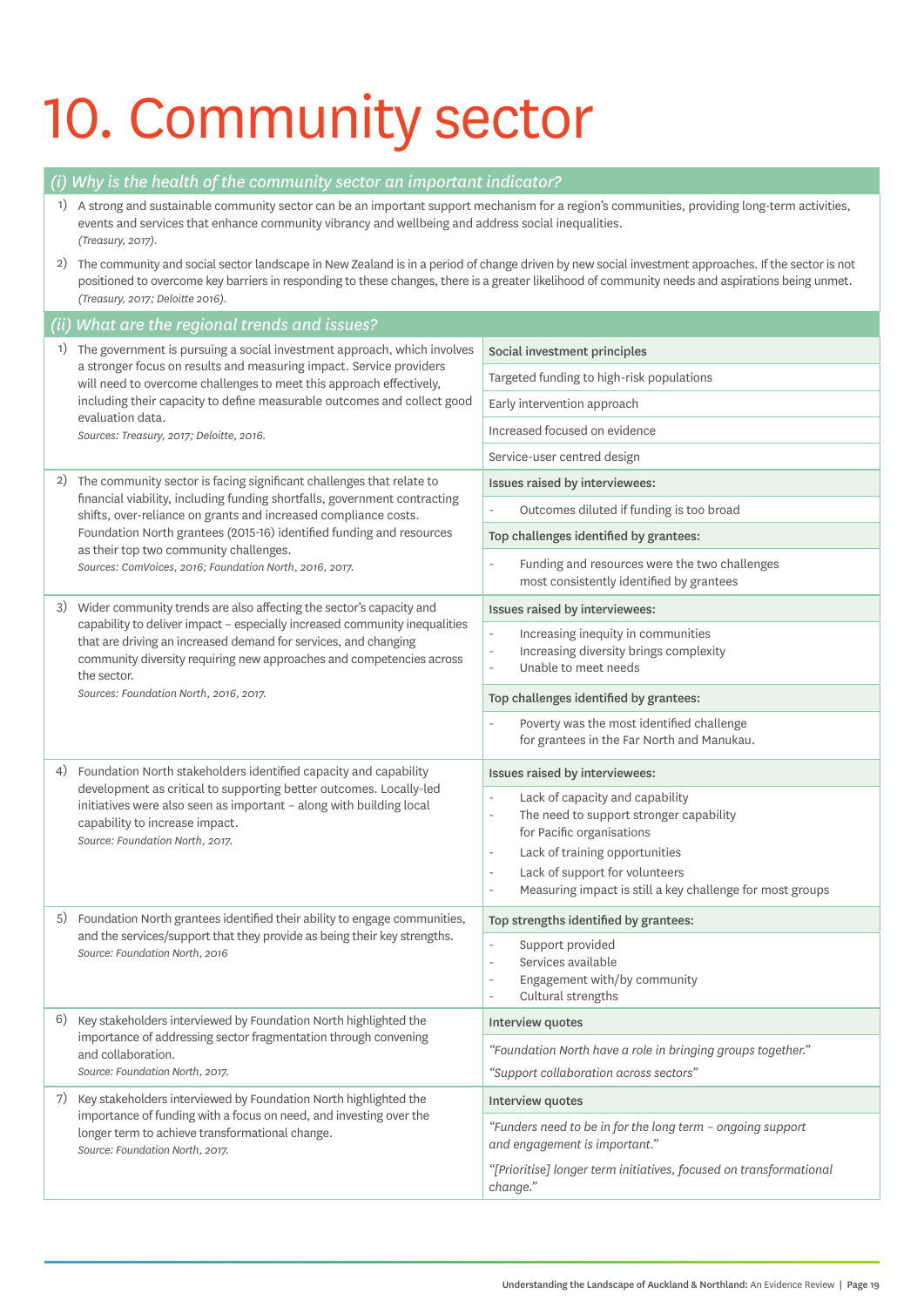### References

### Population profile

- 1. Auckland Council (2014). Measuring Auckland's population density. Retrieved from: http://knowledgeauckland.org.nz/assets/publications/Measuring-Aucklands-Population-Density-26052014-Complete.pdf
- 2. Ministry of Business, Innovation and Employment (2015a). Migration and labour force trends Auckland overview 2015. Retrieved from: http://www.mbie.govt.nz/info-services/immigration/migration-researchand-evaluation/migration-and-labour-force-trends/2015
- 3. Office of Treaty Settlements (2017). 12 Month Progress Report 1 July 2016 30 June 2017. Retrieved from: https://www.govt.nz/assets/Documents/OTS/12-month-progress-reportto-June-2017.pdf
- 4. Statistics New Zealand (2013). Census 2013.<br>Data retrieved from: http://m.stats.govt.nz/Census/2013-census.aspx
- 5. Statistics New Zealand (2016a). National population estimates as at 30 June 2016. Data retrieved from: http://www.stats.govt.nz/browse\_for\_stats/population/estimates\_ and\_projections/NationalPopulationEstimates\_HOTPAt30Jun16.aspx
- 6. Statistics New Zealand (2017a). Population estimates and projections. Data retrieved from: http://www.stats.govt.nz/browse\_for\_stats/population/estimates\_ and\_projections.aspx
- 7. Te Ara (2017). Māori New Zealanders Iwi. Retrieved from: https://teara.govt.nz/en/iwi

### Population change

- 8. Ministry of Social Development (2016). The Social Report 2016. Retrieved from: http://socialreport.msd.govt.nz/health/health-expectancy.html
- 9. OECD (2017a). OECD population data. Retrieved from: https://data.oecd.org/pop/population.htm
- 10. Statistics New Zealand (2009). The impact of structural population change (structural change and the 65+ population articles). Wellington: Statistics New Zealand. Retrieved from: http://archive.stats.govt.nz/browse\_for\_stats/people\_and\_communities/ older\_people/structural-change-and-the-65-population.aspx
- 11. Statistics New Zealand (2016a). National population estimates as at 30 June 2016. Data retrieved from: http://www.stats.govt.nz/browse\_for\_stats/population/estimates\_ and\_projections/NationalPopulationEstimates\_HOTPAt30Jum6.aspx
- 12. Statistics New Zealand (2017b). Population estimates and projections. Data retrieved from: http://www.stats.govt.nz/browse\_for\_stats/population/estimates\_ and\_projections.aspx

### Income inequality and deprivation

- 13. Auckland Regional Public Health Service (2014). Demographic Profile Report 1: Census 2013 Auckland Usual Residents Snapshot. Retrieved from: http://www.arphs.govt.nz/Portals/0/Documents/Census%202013%20 Report%20-%20Demographic%20Profile.pdf
- 14. Chartered Accountants of Australia and New Zealand (August 2017). The quest for prosperity: how can New Zealand keep living standards rising for all? Retrieved from: https://www.charteredaccountantsanz.com/news-and-analysis/insights/ future-inc/the-quest-for-prosperity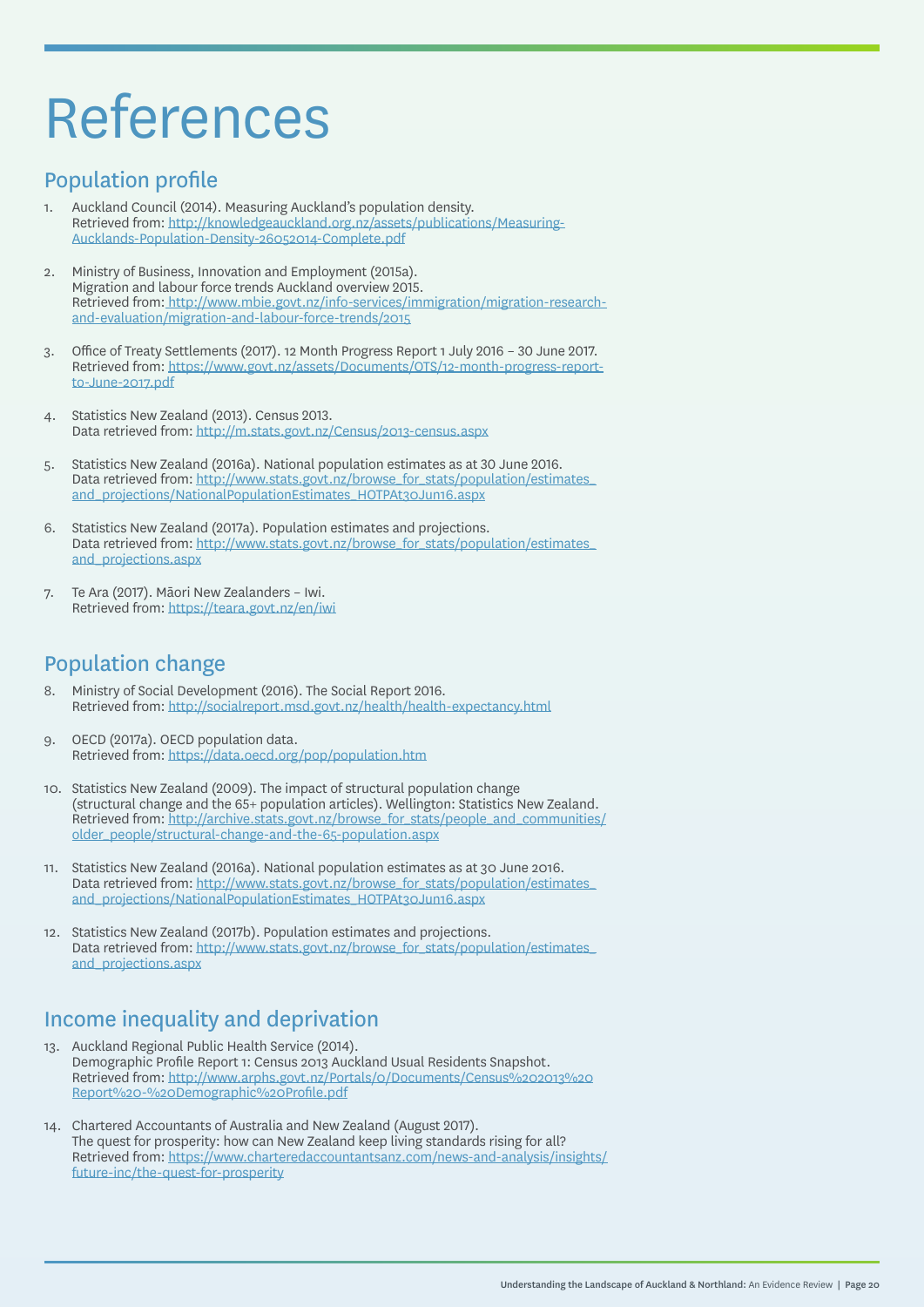- 15. International Monetary Fund (2015). Causes and consequences of income inequality: a global perspective. Retrieved from: https://www.imf.org/external/pubs/ft/sdn/2015/sdn1513.pdf
- 16. Inequality: A New Zealand Conversation (2017). Understand inequality. Retrieved from: http://www.inequality.org.nz
- 17. Local Government New Zealand (2016). The 2050 Challenge: Future proofing our communities: A discussion paper. Retrieved from: http://www.lgnz.co.nz/assets/42597-LGNZ-2050-Challenge-Final-WEBsmall.pdf
- 18. Ministry of Social Development. (2017a). The material wellbeing of NZ households: Overview and key findings. Retrieved from: https://www.msd.govt.nz/documents/about-msd-and-our-work/ publications-resources/monitoring/household-income-report/2017/incomes-reportoverview.pdf
- 19. OECD (2014). Focus on Inequality and Growth. Retrieved from: http://www.oecd.org/els/soc/Focus-Inequality-and-Growth-2014.pdf
- 20. OECD (2017b). Child poverty. Retrieved from: http://www.oecd.org/els/soc/CO\_2\_2\_Child\_Poverty.pdf
- 21. Statistics New Zealand (n.d./a). Income inequality. Retrieved from: http://www.stats.govt.nz/browse\_for\_stats/snapshots-of-nz/nz-socialindicators/Home/Standard%20of%20living/income-inequality.aspx
- 22. Statistics New Zealand (2015a). Median net worth by ethnicity. Retrieved from: http://www.interest.co.nz/sites/default/files/embedded\_images/ StatsNZ.pdf
- 23. Statistics New Zealand (2016b). Top ten percent of households have half of total net worth. Retrieved from: http://www.stats.govt.nz/browse\_for\_stats/people\_and\_communities/ Households/HouseholdNetWorthStatistics\_MRYeJun15.aspx
- 24. The Equality Trust (2017). About inequality: Impacts. Retrieved from: https://www.equalitytrust.org.uk/about-inequality/impacts.
- 25. The University of Auckland (n.d.). Index of Multiple Deprivation develo ped by Exeter et al 2017 and licensed by TheUniversity of Auckland for re-use. Retrieved from: http://nihiviewprd01.its.auckland.ac.nz/NZIMD\_Single/atlas.html
- 26. The University of Otago (n.d.). Socioeconomic deprivation indexes: NZDep and NZiDep, Department of Public Health. Retrieved from: http://www.otago.ac.nz/wellington/departments/publichealth/research/ hirp/otago020194.html
- 27. United Nations (n.d.). Goal 10 reduce inequalities within and between nations. Retrieved from: https://www.otago.ac.nz/wellington/departments/publichealth/ research/hirp/otago020194.html
- 28. Wilkinson, R. G., & Pickett, K. (2010). The spirit level: Why greater equality makes societies stronger. New York:Bloomsbury Press. Retrieved from: https://www.un.org/sustainabledevelopment/inequality/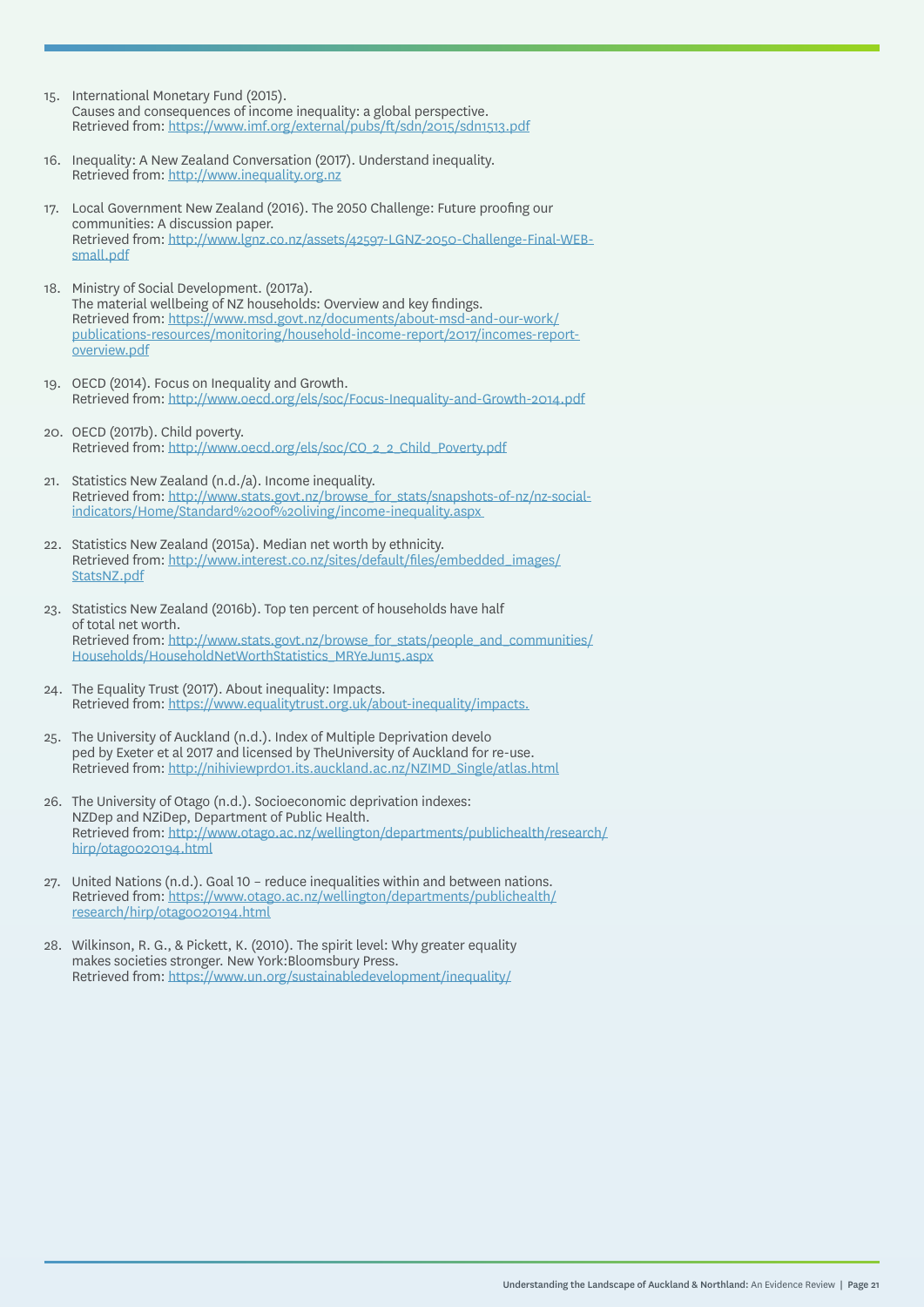### Economic wellbeing

- 29. Akina Foundation (n.d.). Our story. Retrieved from: http://akina.org.nz/about/our-story/
- 30. Jennings, D. (2014). Community economic development: understanding the New Zealand context. Retrieved from: http://www.communityresearch.org.nz/research/community-economicdevelopment-understanding-the-new-zealand-context/
- 31. OECD (2017b). Child poverty. Retrieved from: http://www.oecd.org/els/soc/CO\_2\_2\_Child\_Poverty.pdf
- 32. Ministry of Business, Innovation and Employment (2015b). MBIE's Pasifika economic strategy 2015-21. Retrieved from: http://www.mbie.govt.nz/info-services/infrastructure-growth/pacificeconomic-development/documents-image-library/mbie-pacific-economic-strategy.pdf
- 33. Ministry of Business, Innovation and Employment (2016). What we know (and don't know) about economic growth in New Zealand. Retrieved from: http://www.mbie.govt.nz/publications-research/publications/economicdevelopment/what-we-know-and-dont-know-about-economic-growth-summary.pdf
- 34. Ministry of Business, Innovation and Employment (2017a). Growing New Zealand for all – MBIE's economic narrative. Retrieved from: http://www.mbie.govt.nz/publications-research/publications/mbiecorporate/mbie-economic-narrative.pdf
- 35. New Zealand Productivity Commission (2014). An international perspective on the New Zealand productivity paradox. Retrieved from: http://www.productivity.govt.nz/sites/default/files/internationalperspective-working-paper.pdf
- 36. Statistics New Zealand (n.d./b). The New Zealand labour market during recession. Retrieved from: http://www.stats.govt.nz/browse\_for\_stats/income-and-work/ employment\_and\_unemployment/nz-labour-market-during-recession.aspx
- 37. Statistics New Zealand (2013). Census 2013. Data retrieved from: http://m.stats.govt.nz/Census/2013-census.aspx
- 38. Statistics New Zealand (2017c). Gross domestic product per capita by region year ended March 2016. Retrieved from: http://www.stats.govt.nz/browse\_for\_stats/economic\_indicators\_ NationalAccounts/RegionalGDP\_HOTPYeMar16.aspx

### Social cohesion

- 39. Age Concern New Zealand (2016). Valuing Age: The economic contribution of older New Zealanders. Retrieved from: https://www.ageconcern.org.nz/files/valuingage.pdf
- 40. Auckland Council (2015). Research strategy and priority research areas 2013 – 2016: Research plans. Retrieved from: http://knowledgeauckland.org.nz/assets/publications/Auckland-Councilresearch-plans-March-2015.pdf
- 41. Auckland Council (2017a). Older Aucklanders: A quality of life status report. Retrieved from: http://knowledgeauckland.org.nz/assets/publications/TR2017-014-Older-Aucklanders-quality-of-life-status-report.pdf
- 42. Centre for Social Impact (2017). Evidence review effective philanthropy to strengthen communities. Developed for Eastern and Central Community Trust.
- 43. OECD (n.d.). Social cohesion. Retrieved from: http://www.oecd.org/dev/inclusivesocietiesanddevelopment/socialcohesion.htm
- 44. OECD (2016a). OECD Social indicators. Retrieved from: http://www.oecd-ilibrary.org/social-issues-migration-health/society-at-aglance\_19991290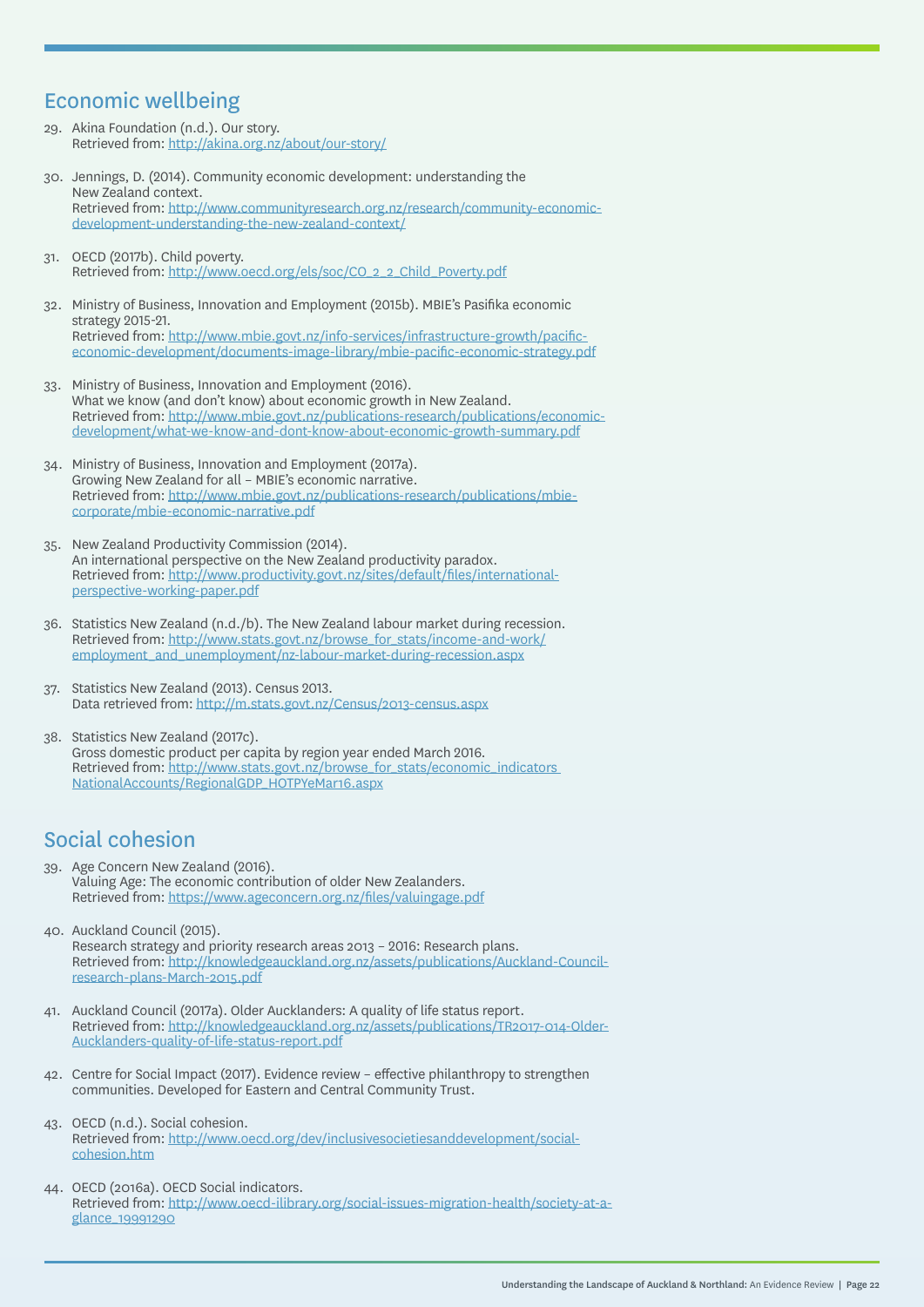- 45. Statistics New Zealand (2015b). New Zealand General Social Survey 2014. Retrieved from: http://archive.stats.govt.nz/browse\_for\_stats/people\_and\_communities/ Well-being.aspx
- 46. Statistics New Zealand (2015c). *Ngā tohu o te ora: The determinants of life satisfaction for Māori 2013.* Retrieved from: http://www.stats.govt.nz/browse\_for\_stats/people\_and\_ communities/Māori/te-kupenga/determinants-life-satisfaction-Māori.aspx
- 47. The Treasury (2001). Towards an inclusive economy. Retrieved from: https://treasury.govt.nz/publications/wp/towards-inclusive-economywp-01-15

### Education

- 48. Education Counts (n.d./a). Data tables school leavers with NCEA Level 1 or above. Retrieved from: http://www.educationcounts.govt.nz/statistics/indicators/data/ education-and-learning-outcomes/28812#4
- 49. Education Counts (n.d./b). Data tables school rolls. Retrieved from: https://www.educationcounts.govt.nz/statistics/schooling/studentnumbers/6028
- 50. Education Counts (2013). Impact of education on income. Retrieved from: http://www.educationcounts.govt.nz/statistics/indicators/main/ education-and-learning-outcomes/1919
- 51. Education Counts (2017a). Stand-downs, suspensions, exclusions and expulsions from school. Retrieved from: http://www.educationcounts.govt.nz/statistics/indicators/main/studentengagement-participation/Stand-downs-suspensions-exclusions-expulsions
- 52. Education Counts (2017b). Transient students. Retrieved from: http://www.educationcounts.govt.nz/statistics/indicators/main/studentengagement-participation/transient-students
- 53. Education Counts (2017c). Data tables prior participation in ECE. Retrieved from: https://www.educationcounts.govt.nz/statistics/early-childhoodeducation/participation
- 54. OECD (2016b). Education at a glance. Retrieved from: http://www.oecd.org/education/education-at-a-glance-19991487.htm
- 55. Salvation Army (2015). Mixed Fortunes: The geography of advantage and disadvantage in New Zealand. Retrieved from: http://www.salvationarmy.org.nz/sites/default/files/ uploads/20150511SAMixedFortunesReport\_0.pdf

### Children and young people

- 56. Center on the Developing Child Harvard University (n.d.). Building adult capabilities. Retrieved from: https://developingchild.harvard.edu/innovation-application/keyconcepts/adult-capabilities/
- 57. Heckman, J.J. (2008). Return on Investment: Cost vs. benefits. University of Chicago. Retrieved from: https://childandfamilypolicy.duke.edu/pdfs/10yranniversary\_ Heckmanhandout.pdf
- 58. The Treasury (2015). Children and youth at risk. Retrieved from: https://insights.apps.treasury.govt.nz/#
- 59. Salvation Army (2015, p10). Mixed Fortunes: The geography of advantage and disadvantage in New Zealand. Retrieved from: http://www.salvationarmy.org.nz/sites/default/files/ uploads/20150511SAMixedFortunesReport\_0.pdf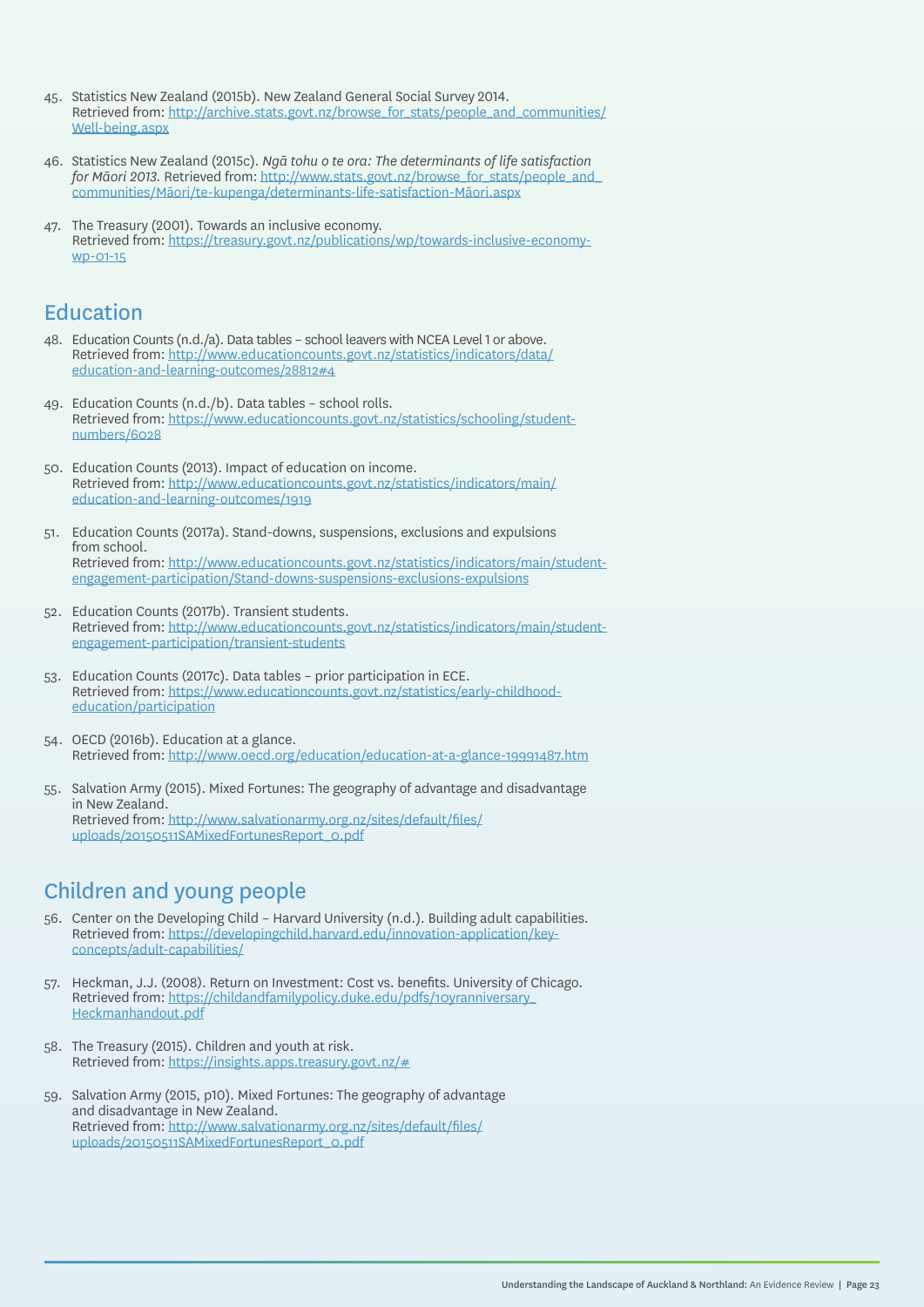### Housing

- 60. Auckland Council (2017b). Homelessness policy project. Retrieved from: http://infocouncil.aucklandcouncil.govt.nz/Open/2017/07/CEN\_20170719\_ AGN\_7015\_AT\_files/CEN\_20170719\_AGN\_7015\_AT\_Attachment\_54512\_1.PDF
- 61. Chartered Accountants of Australia and New Zealand (August 2017). The quest for prosperity: how can New Zealand keep living standards rising for all? Retrieved from: https://www.charteredaccountantsanz.com/news-and-analysis/insights/ future-inc/the-quest-for-prosperity
- 62. Housing First Auckland (2017). It's about ending homelessness not managing it. Retrieved from: https://www.housingfirst.co.nz/housing-first
- 63. Ministry of Business, Innovation and Employment (2017b). Housing Affordability in New Zealand: Results. Retrieved from: http://www.mbie.govt.nz/info-services/housing-property/sectorinformation-and-statistics/housing-affordability-measure/latest-results
- 64. Ministry of Social Development (June 2017). Social housing quarterly report. Retrieved from: https://www.msd.govt.nz/documents/about-msd-and-our-work/workprogrammes/social-housing/social-housing-quarterly-report-june-2017.pdf
- 65. OECD (2017c). Homeless population. Retrieved from: http://www.oecd.org/els/family/HC3-1-Homeless-population.pdf
- 66. The University of Otago (2013). Severe housing deprivation in Aotearoa/New Zealand 2001- 2013. Retrieved from: http://www.healthyhousing.org.nz/wp-content/uploads/2016/08/ Severe-housing-deprivation-in-Aotearoa-2001-2013-1.pdf
- 67. Yale University (2017). As cities grow worldwide, so do the numbers of homeless. Retrieved from: http://yaleglobal.yale.edu/content/cities-grow-worldwide-so-donumbers-homeless

### Environmental wellbeing

- 68. Auckland Council (2017c). The Auckland Plan. Retrieved from: http://theplan.theaucklandplan.govt.nz
- 69. Department of Conservation (2007). Conservation general policy. Retrieved from: http://www.doc.govt.nz/Documents/about-doc/role/policies-and-plans/ conservation-general-policy.pdf
- 70. Department of Conservation (2017a). Investing in conservation education for a sustainable and prosperous future –national education strategy 2010-2030. Retrieved from: http://www.doc.govt.nz/Documents/getting-involved/students-andteachers/national-education-strategy-2010-2030.pdf
- 71. Department of Conservation (2017b). Four-year plan: Budget 2017. Retrieved from: http://www.doc.govt.nz/Documents/about-doc/four-year-plan/doc-fouryear-plan-2017.pdf
- 72. Local Government New Zealand (2016). The 2050 Challenge: Future proofing our communities: A discussion paper. Retrieved from: http://www.lgnz.co.nz/assets/42597-LGNZ-2050-Challenge-Final-WEBsmall.pdf
- 73. Northland Regional Council (2015). Long-term plan 2015-2025. Retrieved from: http://nrc.objective.com/portal/final\_ltp/final\_ltp\_2015-2025
- 74. Statistics New Zealand (n.d./c). Measuring New Zealand's Progress Using a Sustainable Development Approach: 2008. Topic 2: Biodiversity. Retrieved from: http://www.stats.govt.nz/browse\_for\_stats/snapshots-of-nz/Measuring-NZ-progress-sustainable-dev-%20approach/sustainable-development/biodiversity.aspx
- 75. Statistics New Zealand (n.d./d). Physical environment across regions. Retrieved from: http://www.stats.govt.nz/browse\_for\_stats/people\_and\_communities/ Well-being/across-regions/phys-environ.aspx